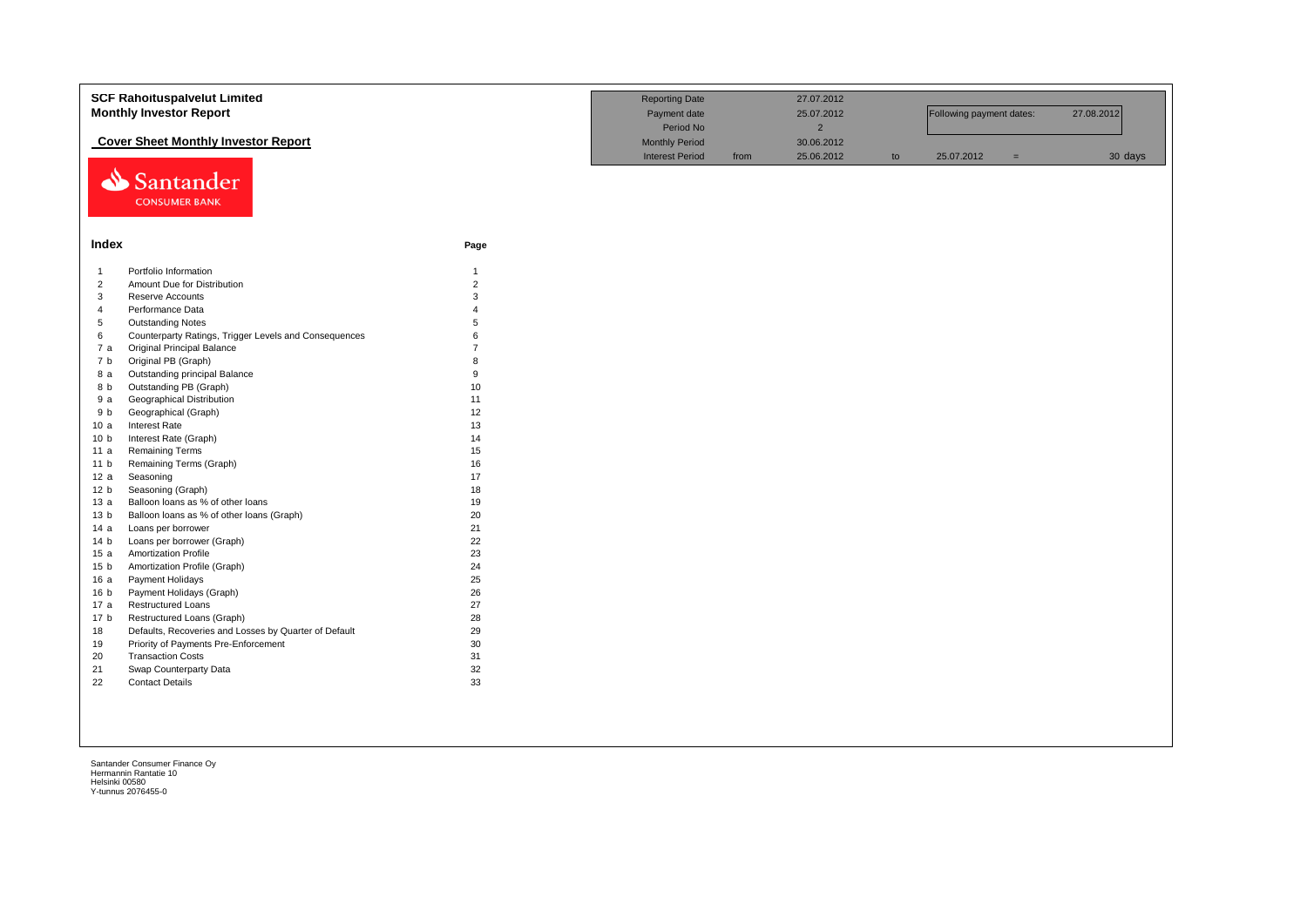| <b>SCF Rahoituspalvelut Limited</b><br><b>Monthly Investor Report</b>            |                                | <b>Reporting Date</b><br>Payment date                        |      | 27.07.2012<br>25.07.2012                   |                   |         |
|----------------------------------------------------------------------------------|--------------------------------|--------------------------------------------------------------|------|--------------------------------------------|-------------------|---------|
| 1. Portfolio Information                                                         |                                | Period No<br><b>Monthly Period</b><br><b>Interest Period</b> | from | $\overline{2}$<br>30.06.2012<br>25.06.2012 | to $25.07.2012 =$ | 30 days |
| Santander<br><b>CONSUMER BANK</b>                                                |                                |                                                              |      |                                            |                   |         |
|                                                                                  | <b>Current Period</b>          |                                                              |      |                                            |                   |         |
|                                                                                  | <b>Aggregated Outstanding</b>  |                                                              |      |                                            |                   |         |
| <b>Outstanding receivables</b>                                                   | <b>Principal Amount</b>        |                                                              |      |                                            |                   |         |
| <b>Opening balance</b>                                                           | 446 711 304,33 EUR             |                                                              |      |                                            |                   |         |
| Scheduled Loan Principal Repayments                                              | 10 140 553,76 EUR              |                                                              |      |                                            |                   |         |
| Prepayments                                                                      | 11 599 564,16 EUR              |                                                              |      |                                            |                   |         |
| <b>Deemed Collections</b>                                                        | - EUR                          |                                                              |      |                                            |                   |         |
| <b>Total Principal Payments Received</b>                                         | 21 740 117,92                  |                                                              |      |                                            |                   |         |
| Additional Loss due to government valuation                                      | 0,00 EUR                       |                                                              |      |                                            |                   |         |
| New Defaulted Auto Loans in Period                                               | 0,00 EUR                       |                                                              |      |                                            |                   |         |
| <b>Total New Defaults</b>                                                        |                                |                                                              |      |                                            |                   |         |
| <b>Closing Balance</b>                                                           | 424 971 186,41 EUR             |                                                              |      |                                            |                   |         |
|                                                                                  |                                |                                                              |      |                                            |                   |         |
| <b>Total revenue collections</b>                                                 |                                |                                                              |      |                                            |                   |         |
| Revenue and fees received on loan balances                                       | 2 158 177,05 EUR               |                                                              |      |                                            |                   |         |
| recoveries on loans in default                                                   | 0,00                           |                                                              |      |                                            |                   |         |
| of which proceeds from bad debt sales                                            | 0,00                           |                                                              |      |                                            |                   |         |
| of which due to proceeds exceeding valuation<br>Total revenue received in period | 0,00 EUR<br>2 158 177,05 EUR   |                                                              |      |                                            |                   |         |
|                                                                                  |                                |                                                              |      |                                            |                   |         |
|                                                                                  |                                |                                                              |      |                                            |                   |         |
| # Loans                                                                          |                                |                                                              |      |                                            |                   |         |
| At beginning of period<br>Paid in full                                           | 43 442 Loans                   |                                                              |      |                                            |                   |         |
| Repurchased (Deemed Collections)                                                 | 1 123 Loans<br>Loans<br>$\sim$ |                                                              |      |                                            |                   |         |
| New loans into Default                                                           | Loans<br>$\sim$                |                                                              |      |                                            |                   |         |
| of which required payment to customer upon valuation                             |                                |                                                              |      |                                            |                   |         |
| At end of period                                                                 | 42 319 Loans                   |                                                              |      |                                            |                   |         |
|                                                                                  |                                |                                                              |      |                                            |                   |         |
| Weighted Average Loan Return                                                     | 5,94 %                         |                                                              |      |                                            |                   |         |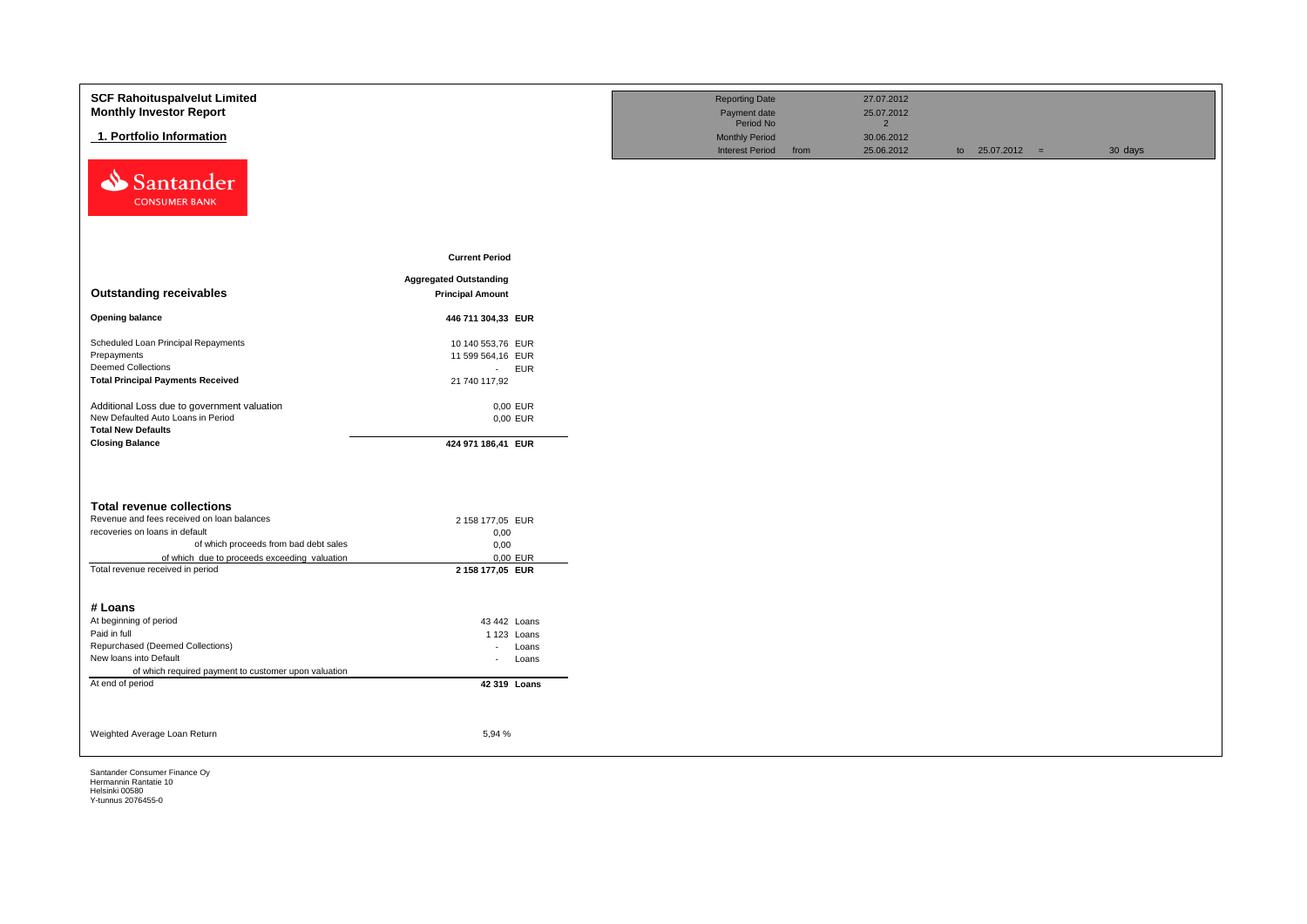| <b>SCF Rahoituspalvelut Limited</b><br><b>Monthly Investor Report</b>                                  |                               | <b>Reporting Date</b><br>Payment date<br>Period No | 27.07.2012<br>25.07.2012              |                  |                |
|--------------------------------------------------------------------------------------------------------|-------------------------------|----------------------------------------------------|---------------------------------------|------------------|----------------|
| 2. Amount Due for Distribution                                                                         |                               | <b>Monthly Period</b><br><b>Interest Period</b>    | 2<br>30.06.2012<br>25.06.2012<br>from | 25.07.2012<br>to | 30 days<br>$=$ |
| Santander<br><b>CONSUMER BANK</b>                                                                      |                               |                                                    |                                       |                  |                |
|                                                                                                        |                               |                                                    |                                       |                  |                |
| <b>Purchaser Available Distribution Amount</b>                                                         | <b>Current Period</b>         |                                                    |                                       |                  |                |
| a. Collections (Principal, interest, and fee etc)                                                      | 23 898 294.97 EUR             |                                                    |                                       |                  |                |
| b. Stamp Duty, Taxes, Liabilities etc. Paid by the Seller to the Purchaser                             | 0,00 EUR                      |                                                    |                                       |                  |                |
| c. Default, Interest, Indemnities etc Paid by the Seller to the Purchaser                              | 0,00 EUR                      |                                                    |                                       |                  |                |
| d. Other amounts Paid by the Seller to the Purchaser                                                   | 0,00 EUR                      |                                                    |                                       |                  |                |
| e. Interest Earned by the Purchaser<br><b>Total Amount for Purchaser Available Distribution Amount</b> | 0,00 EUR<br>23 898 294,97 EUR |                                                    |                                       |                  |                |
|                                                                                                        |                               |                                                    |                                       |                  |                |
|                                                                                                        |                               |                                                    |                                       |                  |                |
| <b>Issuer Available Distribution Amount</b>                                                            | <b>Current Period</b>         |                                                    |                                       |                  |                |
| a. Amounts due to Issuer from Purchaser under the Loan Agreement                                       | 23 668 102,24 EUR             |                                                    |                                       |                  |                |
| b. Reserve Fund                                                                                        | 7 229 385,00 EUR              |                                                    |                                       |                  |                |
| c. Swap counterparty payment to the Issuer                                                             | 0,00 EUR                      |                                                    |                                       |                  |                |
| d. Drawings under the Liquidity Facility                                                               | 0,00 EUR                      |                                                    |                                       |                  |                |
| e. Interest Earned by the Issuer                                                                       | 0,00 EUR                      |                                                    |                                       |                  |                |
| <b>Total Amount for Issuer Available Distribution Amount</b>                                           | 30 897 487,24 EUR             |                                                    |                                       |                  |                |
|                                                                                                        |                               |                                                    |                                       |                  |                |
|                                                                                                        |                               |                                                    |                                       |                  |                |
|                                                                                                        |                               |                                                    |                                       |                  |                |
|                                                                                                        |                               |                                                    |                                       |                  |                |
|                                                                                                        |                               |                                                    |                                       |                  |                |
|                                                                                                        |                               |                                                    |                                       |                  |                |
|                                                                                                        |                               |                                                    |                                       |                  |                |
|                                                                                                        |                               |                                                    |                                       |                  |                |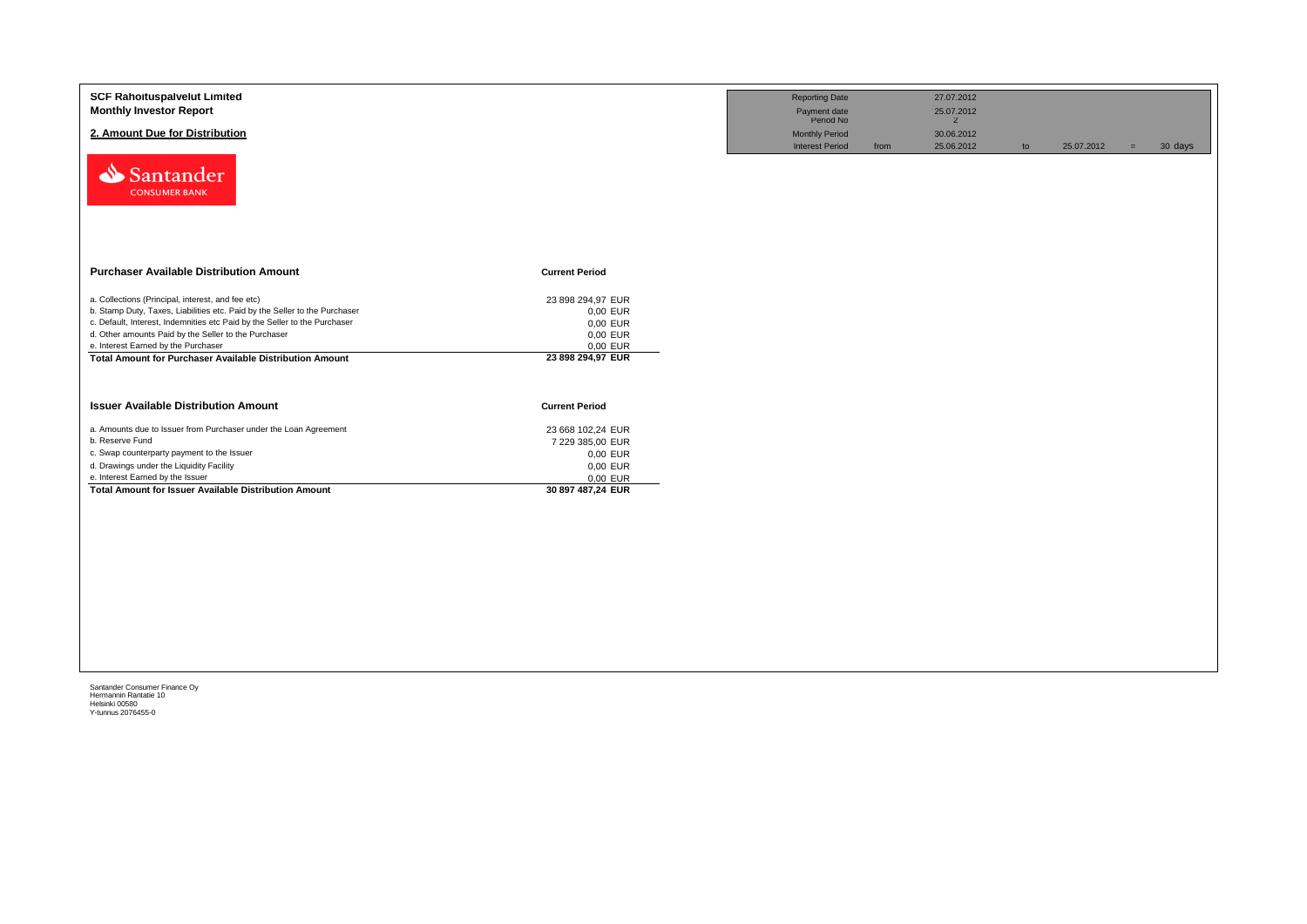| <b>SCF Rahoituspalvelut Limited</b>                                                                                                                                                                   |       | <b>Reporting Date</b>  |            | 27.07.2012     |    |            |     |         |
|-------------------------------------------------------------------------------------------------------------------------------------------------------------------------------------------------------|-------|------------------------|------------|----------------|----|------------|-----|---------|
| <b>Monthly Investor Report</b>                                                                                                                                                                        |       | Payment date           |            | 25.07.2012     |    |            |     |         |
|                                                                                                                                                                                                       |       | Period No              |            | $\overline{2}$ |    |            |     |         |
| 3. Reserve Accounts                                                                                                                                                                                   |       | <b>Monthly Period</b>  |            | 30.06.2012     |    |            |     |         |
|                                                                                                                                                                                                       |       | <b>Interest Period</b> | from       | 25.06.2012     | to | 25.07.2012 | $=$ | 30 days |
| Santander<br><b>CONSUMER BANK</b>                                                                                                                                                                     |       |                        |            |                |    |            |     |         |
| <b>Note Balance</b><br><b>Beginning of Period</b>                                                                                                                                                     |       | 446 709 704,00 EUR     |            |                |    |            |     |         |
| End of Period                                                                                                                                                                                         |       | 424 970 166,00 EUR     |            |                |    |            |     |         |
|                                                                                                                                                                                                       |       |                        |            |                |    |            |     |         |
| <b>Reserve Fund</b>                                                                                                                                                                                   | in %  |                        |            |                |    |            |     |         |
| <b>Beginning of Period</b>                                                                                                                                                                            | 1,6 % | 7 229 385,00 EUR       |            |                |    |            |     |         |
| Cash Outflow                                                                                                                                                                                          |       | 7 229 385,00 EUR       |            |                |    |            |     |         |
| Cash Inflow                                                                                                                                                                                           |       | 7 229 385,00 EUR       |            |                |    |            |     |         |
| End of Period                                                                                                                                                                                         | 1,6 % | 7 229 385,00 EUR       |            |                |    |            |     |         |
| Required Reserve Amount                                                                                                                                                                               | 1,6 % | 7 229 385,00 EUR       |            |                |    |            |     |         |
| <b>Servicer Advance Reserve Fund</b>                                                                                                                                                                  |       | 100 000,00 EUR         |            |                |    |            |     |         |
| Beginning of Period<br>Cash Outflow                                                                                                                                                                   |       | $\sim$                 | <b>EUR</b> |                |    |            |     |         |
| Cash Inflow                                                                                                                                                                                           |       | $\sim$                 | <b>EUR</b> |                |    |            |     |         |
| End of Period                                                                                                                                                                                         |       | 100 000,00 EUR         |            |                |    |            |     |         |
| Required Reserve Amount                                                                                                                                                                               |       | 100 000,00 EUR         |            |                |    |            |     |         |
|                                                                                                                                                                                                       |       |                        |            |                |    |            |     |         |
| <b>Set-off from Deposits</b><br>No borrowers whose loans were sold to SCF Rahoituspalvelut Ltd held deposits with Santander Consumer Finance Oy. The risk of set-off from deposits is therefore zero. |       |                        |            |                |    |            |     |         |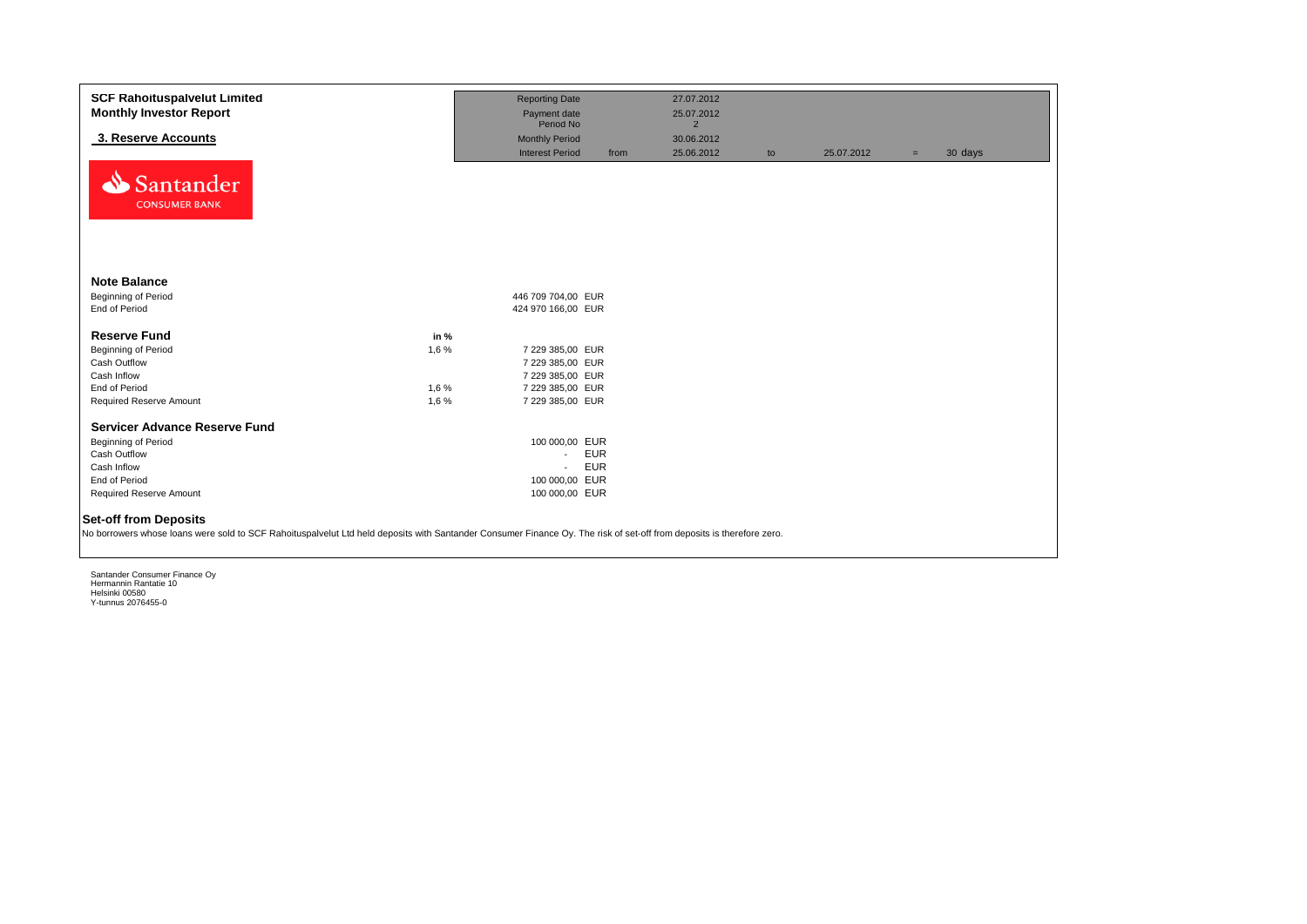| <b>SCF Rahoituspalvelut Limited</b><br><b>Monthly Investor Report</b>                                                            |                          |                    |                            | <b>Reporting Date</b><br>Payment date<br>Period No |      | 27.07.2012<br>25.07.2012<br>$\overline{2}$ |    |            |          |         |
|----------------------------------------------------------------------------------------------------------------------------------|--------------------------|--------------------|----------------------------|----------------------------------------------------|------|--------------------------------------------|----|------------|----------|---------|
| 4. Performance Data                                                                                                              |                          |                    |                            | <b>Monthly Period</b><br><b>Interest Period</b>    | from | 30.06.2012<br>25.06.2012                   | to | 25.07.2012 | $\equiv$ | 30 days |
| Santander<br><b>CONSUMER BANK</b>                                                                                                |                          |                    |                            |                                                    |      |                                            |    |            |          |         |
| <b>Asset Balance</b>                                                                                                             |                          |                    |                            |                                                    |      |                                            |    |            |          |         |
| <b>Beginning of Period</b>                                                                                                       |                          | 446 711 304,33 EUR |                            |                                                    |      |                                            |    |            |          |         |
| End of Period                                                                                                                    |                          | 424 971 186,41 EUR |                            |                                                    |      |                                            |    |            |          |         |
| <b>Portfolio Performance:</b>                                                                                                    | <b>EUR</b>               | $\%$               | # loans                    |                                                    |      |                                            |    |            |          |         |
| <b>Performing Receivables:</b>                                                                                                   |                          |                    |                            |                                                    |      |                                            |    |            |          |         |
| Current                                                                                                                          | 398 878 683,00           | 93,86 %            | 39 836                     |                                                    |      |                                            |    |            |          |         |
| 1-30 days past due                                                                                                               | 22 897 684,00            | 5,39 %             | 2 170                      |                                                    |      |                                            |    |            |          |         |
| <b>Delinquent Receivables:</b>                                                                                                   |                          |                    |                            |                                                    |      |                                            |    |            |          |         |
| 31-60 days past due                                                                                                              | 2 431 312,00             | 0,57%              | 243                        |                                                    |      |                                            |    |            |          |         |
| 61-90 days past due                                                                                                              | 602 916,00               | 0,14%              | 58                         |                                                    |      |                                            |    |            |          |         |
| 91-120 days past due                                                                                                             | 160 592,00               | 0,04 %             | 12                         |                                                    |      |                                            |    |            |          |         |
| 121-150 days past due                                                                                                            | $\sim$                   | 0,00%              | $\mathbf 0$                |                                                    |      |                                            |    |            |          |         |
| 151-180 days past due                                                                                                            | $\overline{\phantom{a}}$ | 0,00%              | $\mathsf 0$                |                                                    |      |                                            |    |            |          |         |
| <b>Total Performing and Delinquent</b>                                                                                           | 424 971 187,00           | 100,00 %           | 42 319                     |                                                    |      |                                            |    |            |          |         |
| <b>Current Period Defaults</b><br><b>Cumulative Defaults</b><br><b>Current Period Recoveries</b><br><b>Cumulative Recoveries</b> |                          |                    | $\mathbf 0$<br>$\mathsf 0$ |                                                    |      |                                            |    |            |          |         |
|                                                                                                                                  |                          |                    |                            |                                                    |      |                                            |    |            |          |         |
|                                                                                                                                  |                          |                    |                            |                                                    |      |                                            |    |            |          |         |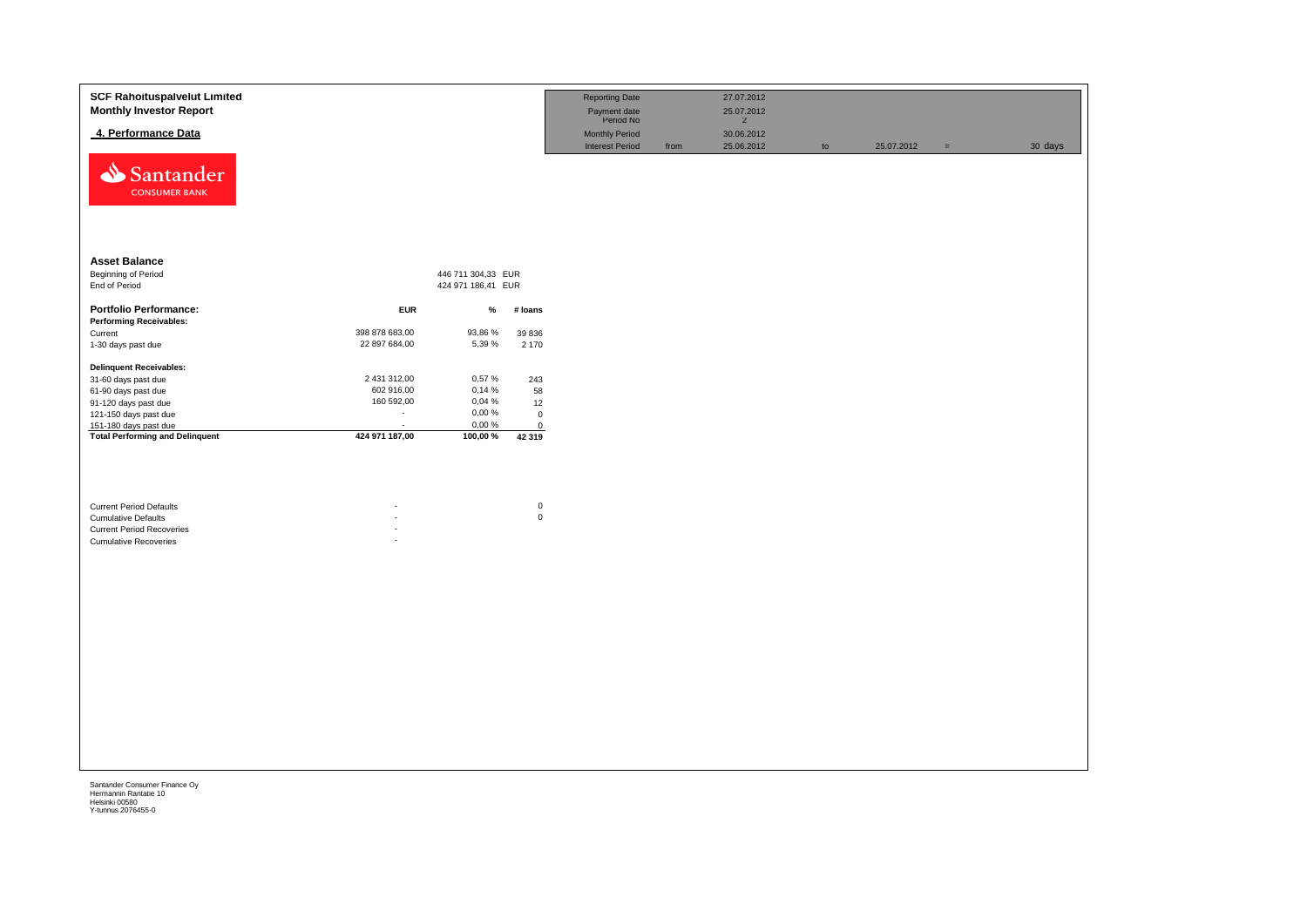| <b>SCF Rahoituspalvelut Limited</b><br><b>Monthly Investor Report</b> | <b>Reporting Date</b><br>Payment date<br>Period No |      | 27.07.2012<br>25.07.2012 |            |         |
|-----------------------------------------------------------------------|----------------------------------------------------|------|--------------------------|------------|---------|
| 5. Outstanding Notes                                                  | <b>Monthly Period</b><br><b>Interest Period</b>    | from | 30.06.2012<br>25.06.2012 | 25.07.2012 | 30 days |



| <b>. Note Balance</b>                                 | <b>All Notes</b>   | <b>Class A</b>     | <b>Class A</b> | <b>Class B</b>    | <b>Class B</b> |
|-------------------------------------------------------|--------------------|--------------------|----------------|-------------------|----------------|
| <b>General Note Information</b>                       |                    |                    |                |                   |                |
| <b>ISIN Code</b>                                      |                    | XS0706720496       |                | N/A               | N/A            |
| Currency                                              |                    | <b>EUR</b>         | <b>EUR</b>     | <b>EUR</b>        | <b>EUR</b>     |
| Initial Tranching                                     | 100 %              | 83%                | 0,01%          | 16 %              | 0,005 %        |
| Legal Final Maturity Date                             |                    | 25.01.2020         | 43855          | 25.01.2020        | 43855          |
| Rating (Fitch/Moody's)                                |                    | AAAsf/Aaa(sf)      | AAAsf/Aaa(sf)  | N/A               | N/A            |
| Initial Notes Aggregate Principal Outstanding Balance | 481 959 000.00 EUR | 402 400 000.00 EUR | 35000 EUR      | 79 500 000.00 EUR | 24000 EUR      |
| Initial Nominal per Note                              |                    | 100000,00 EUR      | 1000 EUR       | 100 000,00 EUR    | 1000 EUR       |
| Initial Number of Notes per Class                     | 4878               | 4024               | 35             | 795               | 24             |
|                                                       |                    |                    |                |                   |                |
| Current Note Information                              |                    |                    |                |                   |                |
| Class Principal Outstanding Opening Balance           | 446 709 704.00 EUR | 367 153 769.65 EUR | 31 934,35 EUR  | 79 500 000.00 EUR | 24 000,00 EUR  |
| Available Distribution Amount                         | 23 898 294,97 EUR  |                    |                |                   |                |
| Amortisation                                          | 21 739 538,00 EUR  |                    |                |                   |                |
| Redemption per Class                                  | 21 739 538,00 EUR  | 21 737 648,00 EUR  | 1890,00 EUR    | 0,00 EUR          | 0.00 EUR       |
| Redemption per Note                                   |                    | 5402,00 EUR        | 54,00 EUR      | 0.00 EUR          | 0.00 EUR       |
| Class Principal Outstanding Closing Balance           | 424 970 166.00 EUR | 345 416 122,35 EUR | 30 043,65 EUR  | 79 500 000.00 EUR | 24 000,00 EUR  |
| <b>Current Tranching</b>                              |                    | 81,28%             | 0,01%          | 18.71 %           | 0.01%          |
| <b>Current Pool Factor</b>                            |                    | 0.86               | 0.86           | 1.00              | 1,00           |

| 2. Payments to Investors per Note                  | <b>All Notes</b> | Class A        | <b>Class A</b> | Class B        | <b>Class B</b> |
|----------------------------------------------------|------------------|----------------|----------------|----------------|----------------|
| Interest Rate Basis: 1-M NIBOR / Spread            | 0,38%            | 1,00 %         | 1,00 %         | 1.10 %         | 1,10 %         |
| Day Count Convention                               |                  | 30,00          | 30,00          | 30,00          | 30,00          |
| <b>Interest Days</b>                               | 30               |                |                |                |                |
| Principal Outstanding per Note Beginning of Period |                  | 91 241.00 EUR  | 912.41 EUR     | 100 000,00 EUR | 1 000.00 EUR   |
| >Principal Repayment per note                      |                  | 5402.00 EUR    | 54.02 EUR      | 0.00 EUR       | 0.00 EUR       |
| Principal Outstanding per Note End of Period       |                  | 85 839.00 EUR  | 858.39 EUR     | 100 000,00 EUR | 1 000.00 EUR   |
| >Interest accrued for the period                   |                  | 105.00 EUR     | 1.00 EUR       | 123.00 EUR     | 1.00 EUR       |
| <b>Interest Payment</b>                            | 520 364.00       | 422 520.00 EUR | 35.00 EUR      | 97 785,00 EUR  | 24.00 EUR      |
| Interest Payment per Note                          |                  | 105.00 EUR     | 1.00 EUR       | 123.00 EUR     | 1.00 EUR       |
| 3. Credit Enhancements                             |                  |                |                |                |                |
| Initial total CE (Subordination, Reserve)          |                  | 18,00 %        |                |                | 1.50 %         |
| Current CE (incl. Excess Spread)                   |                  | 23,35 %        |                |                | 4,64 %         |
| Current CE (excl. Excess Spread)                   |                  | 20,41 %        |                |                | 1.70%          |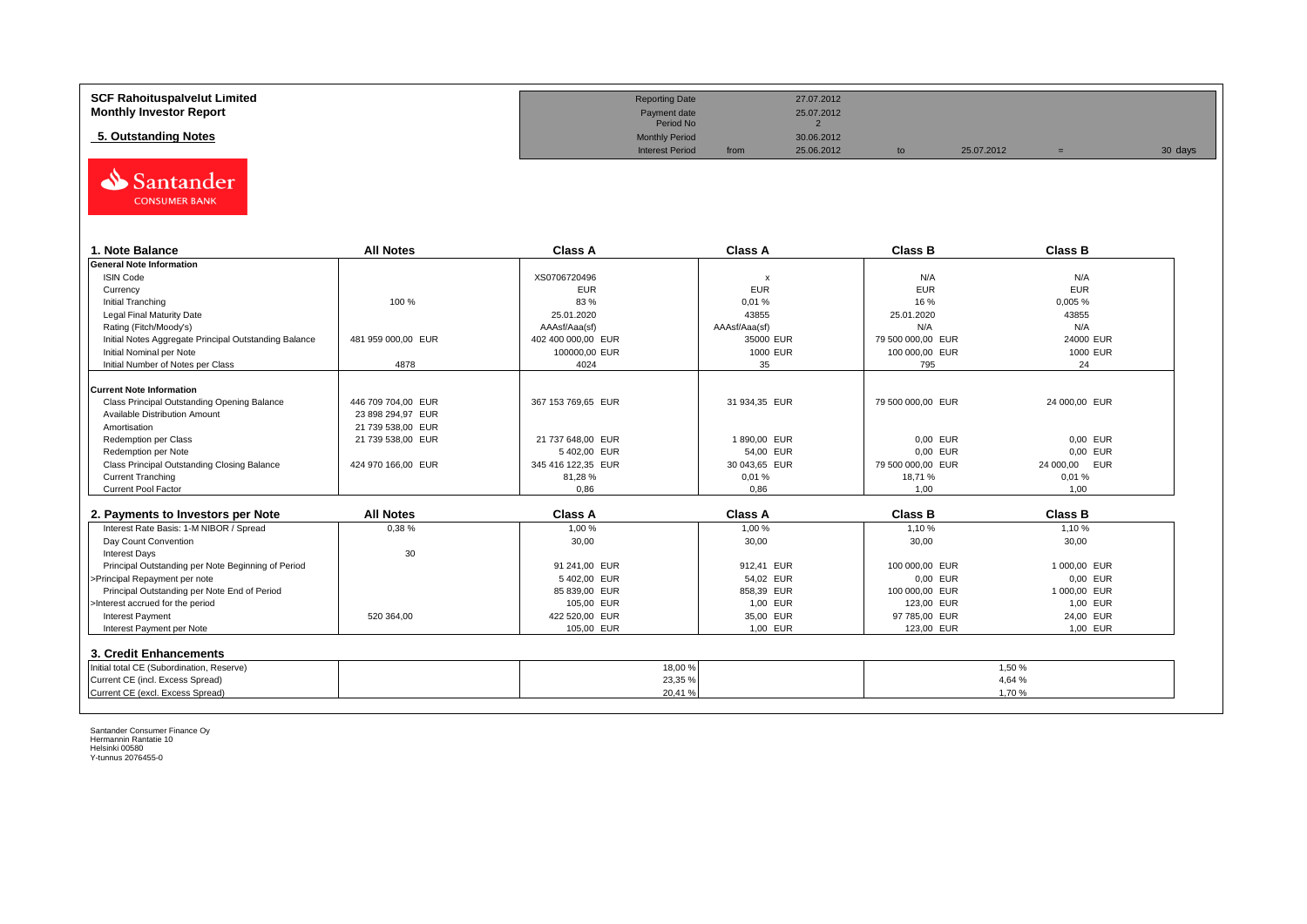# **SCF Rahoituspalvelut Limited Community Community Community Reporting Date 27.07.2012<br>
<b>Monthly Investor Report** Payment date 25.07.2012

**6. Counterparty Ratings, Trigger Levels and Consequences** 

Period No 2<br>Monthly Period 30.06.2012 Interest Period:  $25.06.2012$  to  $25.07.2012$  = 30 days

| Santander            |  |
|----------------------|--|
| <b>CONSUMER BANK</b> |  |

|                                   |                                              |                                    | <b>Rating Triggers</b> |                                           |           |                                           |                                                     |                                        |                                          |                   |                                                                                                                                                                                                                                                                                                                                                                                                                                                                                                                                                                                                                                                                                                                                                                                                                                                                                                                                                                                                                                                                                                      |
|-----------------------------------|----------------------------------------------|------------------------------------|------------------------|-------------------------------------------|-----------|-------------------------------------------|-----------------------------------------------------|----------------------------------------|------------------------------------------|-------------------|------------------------------------------------------------------------------------------------------------------------------------------------------------------------------------------------------------------------------------------------------------------------------------------------------------------------------------------------------------------------------------------------------------------------------------------------------------------------------------------------------------------------------------------------------------------------------------------------------------------------------------------------------------------------------------------------------------------------------------------------------------------------------------------------------------------------------------------------------------------------------------------------------------------------------------------------------------------------------------------------------------------------------------------------------------------------------------------------------|
|                                   |                                              |                                    |                        | <b>Short Term</b>                         |           |                                           |                                                     | <b>Long Term</b>                       |                                          |                   |                                                                                                                                                                                                                                                                                                                                                                                                                                                                                                                                                                                                                                                                                                                                                                                                                                                                                                                                                                                                                                                                                                      |
|                                   |                                              |                                    | Fitch                  |                                           | Moody's   | Fitch<br>Moody's                          |                                                     |                                        |                                          |                   |                                                                                                                                                                                                                                                                                                                                                                                                                                                                                                                                                                                                                                                                                                                                                                                                                                                                                                                                                                                                                                                                                                      |
| <b>Transaction Role</b>           | Counterparty                                 | Criteria                           | Current                | Criteria                                  | Current   | Criteria                                  | Current                                             | Criteria                               | Current                                  | Trigger breached? | Summary of Contractual Requirements if Rating Trigger Breach                                                                                                                                                                                                                                                                                                                                                                                                                                                                                                                                                                                                                                                                                                                                                                                                                                                                                                                                                                                                                                         |
| Issuer                            | Rahoituspalvelut Limited                     |                                    | No rating              |                                           | No rating |                                           | No rating                                           |                                        | No rating                                | N/A               |                                                                                                                                                                                                                                                                                                                                                                                                                                                                                                                                                                                                                                                                                                                                                                                                                                                                                                                                                                                                                                                                                                      |
| Seller                            | Santander Consumer Finance OY                |                                    | No rating              |                                           | No rating |                                           | No rating                                           |                                        | No rating                                | N/A               |                                                                                                                                                                                                                                                                                                                                                                                                                                                                                                                                                                                                                                                                                                                                                                                                                                                                                                                                                                                                                                                                                                      |
| Servicer                          | Santander Consumer Finance OY                |                                    | No rating              |                                           | No rating |                                           | No rating                                           |                                        | No rating                                | N/A               |                                                                                                                                                                                                                                                                                                                                                                                                                                                                                                                                                                                                                                                                                                                                                                                                                                                                                                                                                                                                                                                                                                      |
| Servicer's Owner                  | Santander Consumer Finance                   | N/A                                | F <sub>2</sub>         | N/A                                       | $P-2$     | <b>BBB</b>                                | RRR.<br>Rating Watch Negative                       | Baa3                                   | Raa2<br>Review for possible<br>Downgrade | N                 | the Back-up Servicer Facilitator, Banco Santander S.A, will perform the following services: (a) in accordance<br>with the provisions of this Agreement, select an appropriate bank or financial institution to act as a<br>auccessor servicer in the event that a Servicer Termination Notice is delivered; (b) review the information<br>provided to it by the Servicer under this Agreement; (c) enter into appropriate data confidentiality<br>provisions; and (d) notify the Servicer if it requires further assistance                                                                                                                                                                                                                                                                                                                                                                                                                                                                                                                                                                          |
| Liquidity Facility Provider       | Banco Santander S.A.                         | F <sub>2</sub>                     | F <sub>2</sub>         | $P-1$<br>Review for possible<br>Downgrade | $P-2$     | <b>Rating Watch Negative</b>              | BBB+<br><b>Rating Watch Negative</b>                | A1<br>Review for possible<br>downgrade | Baa2<br>Review for possible<br>Downgrade |                   | The Liquidity Facility Provider (Banco Santander) shall either a) assign or transfer all its rights, benefits, and<br>biligations to a bank or financial intermediary passported to perform banking activities in Ireland that (i)<br>neets the applicable Required Ratings (ii) enters into a liquidity facility agreement on substantially the same<br>erms as the Liquidity Facility Agreement and (iii) accedes to the Issuer Security Trust Deed all by no later<br>than 30 calendar days from the date on which the Ratings Downgrade took place if the Liquidity Facility<br>provider fails to provide Cash<br>Collateral or b) deposit an amount equal to the Available Facility into the Issuer Transaction Account by no<br>ater than 14 calendar days after the downgrade (Cash Collateral)                                                                                                                                                                                                                                                                                               |
| <b>Issuer Swap Provider</b>       | Banco Santander S.A.                         | F <sub>2</sub>                     | F2                     | $P-1$<br>Review for possible<br>Downgrade | $P-2$     | $\Lambda$                                 | RRR-<br>Rating Watch Negative Rating Watch Negative | A1<br>Review for possible<br>downgrade | Raa2<br>Review for possible<br>Downgrade | Y                 | The Swap Counterparty (Banco Santander) will be obliged, within the time periods specified in the<br>Basis Swap Agreement, at its own cost, to post collateral for its obligations in accordance with the provisions<br>of the Credit Support Annex, and in addition, will be obliged, within the time periods specified in the Basis<br>Swap Agreement, at its cost, to either (i) obtain a guarantee of its obligations under the Basis Swap<br>Agreement from a third party with the Required Ratings; or (ii) transfer all of its rights and obligations under<br>the Basis Swap Agreement to a third party with the Required Ratings                                                                                                                                                                                                                                                                                                                                                                                                                                                            |
| <b>Issuer Bank</b>                | Deutsche Bank AG                             | F1<br><b>Rating Watch Negative</b> | $F1+$                  | $P-1$<br>Review for possible<br>Downgrade | $P-1$     | $\Lambda$<br><b>Rating Watch Negative</b> | $A+$                                                | A1<br>Review for possible<br>downgrade | A2                                       | To be clarified   | If at any time a Ratings Downgrade has occurred in respect of the Transaction Account Bank, then the Issuer<br>and the Purchaser shall (with the prior written consent of the Note Trustee) procure that, within 30 calendar<br>days, (i) in relation to the Issuer, the Issuer Secured Accounts and the Expenses Loan Payment Account and<br>all of the funds standing to the credit of the Issuer Secured Accounts and the Expenses Loan Payment<br>Account and (ii) in relation to the Purchaser, the Purchaser Transaction Account and all funds standing to the<br>credit of the Purchaser Transaction Account, are transferred to another bank or banks that meet the<br>applicable Required Ratings (which bank shall be notified in writing by the Issuer to the Transaction Account<br>Bank) and approved in writing by the Note Trustee and in accordance with the provisions of the Transaction<br>Account Bank Agreement. The appointment of the Transaction Account Bank shall terminate on the date on<br>which the appointment of the new transaction account bank becomes effective. |
| Paying Agent and related roles    | Deutsche Bank AG                             |                                    | $F1+$                  |                                           | $P-1$     |                                           | $A+$                                                |                                        | A2                                       | N/A               |                                                                                                                                                                                                                                                                                                                                                                                                                                                                                                                                                                                                                                                                                                                                                                                                                                                                                                                                                                                                                                                                                                      |
| Corporate Service Provider        | Deutsche International Corporate<br>Services |                                    | $F1+$                  |                                           | $P-1$     |                                           | $\Lambda$                                           |                                        | A2                                       | N/A               |                                                                                                                                                                                                                                                                                                                                                                                                                                                                                                                                                                                                                                                                                                                                                                                                                                                                                                                                                                                                                                                                                                      |
| Note Trustee and Security Trustee | Deutsche Trustee Company Limited             |                                    | $F1+$                  |                                           | $P-1$     |                                           | $A+$                                                |                                        | A <sub>2</sub>                           | N/A               |                                                                                                                                                                                                                                                                                                                                                                                                                                                                                                                                                                                                                                                                                                                                                                                                                                                                                                                                                                                                                                                                                                      |
| <b>Collections Bank</b>           | SEB AB                                       | F1<br><b>Rating Watch Negative</b> | F1                     | $P-1$<br>Review for possible<br>Downgrade | $P-1$     | Rating Watch Negative                     | $A+$                                                | A1<br>Review for possible<br>downgrade | A1                                       |                   | Within 30 calendar days, the Issuer Collections Account and all of the funds standing to the credit of the<br>suer Collections Account are transferred to another bank or banks who meet the Required Ratings (which<br>ank shall be notified in writing by the Servicer to the Collections Account Bank and approved in writing by<br>he Note Trustee); the appointment of the Collections Account Bank shall terminate on the date on which<br>he appointment of the new transaction account bank becomes effective. Upon the transfer of the Issuer<br>ollections Account to another bank, the Issuer will procure that the new transaction Upon the transfer of<br>he Issuer Collections Acoount to another bank, the Issuer will procure that the new transaction account<br>enters into an agreement substantially in the form of the Issuer Collections Account Agreement and accedes<br>o the Issuer Security Trust Deed.                                                                                                                                                                    |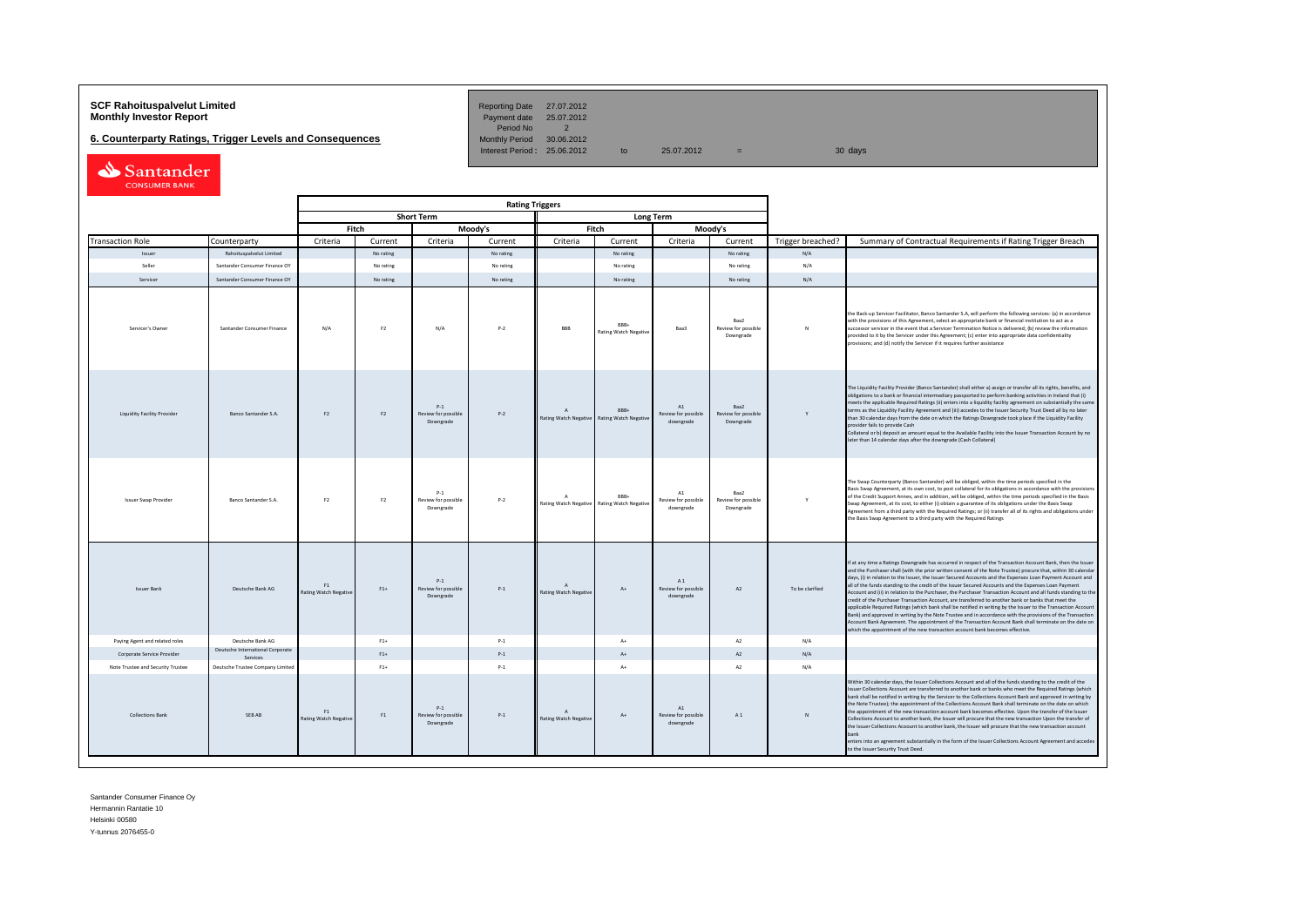| <b>SCF Rahoituspalvelut Limited</b><br><b>Monthly Investor Report</b><br>6.a Original Portfolio Principal Balance | <b>Reporting Date</b><br>Payment date<br>Period No<br><b>Monthly Period</b> |      | 27.07.2012<br>25.07.2012<br>30.06.2012 |    |            |     |         |
|-------------------------------------------------------------------------------------------------------------------|-----------------------------------------------------------------------------|------|----------------------------------------|----|------------|-----|---------|
| Santander                                                                                                         | <b>Interest Period</b>                                                      | from | 25.06.2012                             | to | 25.07.2012 | $=$ | 30 days |

Average outstanding principal balance: 10 679

|                  | <b>TOTAL</b>  |            |           |                         |         |                              |                     |
|------------------|---------------|------------|-----------|-------------------------|---------|------------------------------|---------------------|
|                  | <b>Min</b>    | <b>Max</b> | <b>No</b> | <b>Original balance</b> | %       | <b>WA months to maturity</b> | <b>WA seasoning</b> |
|                  | $0,00 \in$    | 4 999,99€  | 10 5 69   | 34 014 267              | 7,1%    | 20,3                         | 20,2                |
|                  | 5 000,00 €    | 9 999,99€  | 14 962    | 111 330 743             | 23,1%   | 33,3                         | 16,0                |
|                  | 10 000,00€    | 14 999,99€ | 10 4 48   | 127 666 197             | 26,5%   | 40,0                         | 13,1                |
|                  | 15 000,00€    | 19 999,99€ | 4833      | 83 124 702              | 17,2%   | 44,2                         | 12,1                |
|                  | 20 000,00 €   | 24 999,99€ | 2 0 8 0   | 46 047 406              | 9,6%    | 45,8                         | 10,7                |
| Original balance | 25 000,00 €   | 29 999,99€ | 963       | 26 170 405              | 5,4%    | 46,3                         | 9,8                 |
|                  | 30 000,00 €   | 34 999,99€ | 493       | 15 863 298              | 3,3%    | 46,5                         | 9,7                 |
|                  | 35 000,00€    | 39 999,99€ | 271       | 10 073 680              | 2,1%    | 45,7                         | 10,4                |
|                  | 40 000,00 €   | 44 999,99€ | 181       | 7 662 654               | 1,6%    | 45,4                         | 9,9                 |
|                  | 45 000,00 €   | 49 999,99€ | 99        | 4 678 264               | 1,0%    | 45,7                         | 10,0                |
|                  | 50 000,00€    | 54 999,99€ | 78        | 4 0 5 6 5 1 8           | 0,8%    | 45,7                         | 9,0                 |
|                  | 55 000,00 €   | 59 999,99€ | 51        | 2927246                 | 0,6%    | 45,7                         | 10,1                |
|                  | 60 000,00 € + |            | 105       | 8 342 278               | 1,7%    | 44,8                         | 9,2                 |
|                  |               |            |           |                         |         |                              |                     |
|                  | Total         |            | 45 133    | 481 957 657             | 100,00% | 42,3                         | 11,56               |

Santander Consumer Finance Oy Hermannin Rantatie 10 Helsinki 00580 Y-tunnus 2076455-0

**CONSUMER BANK**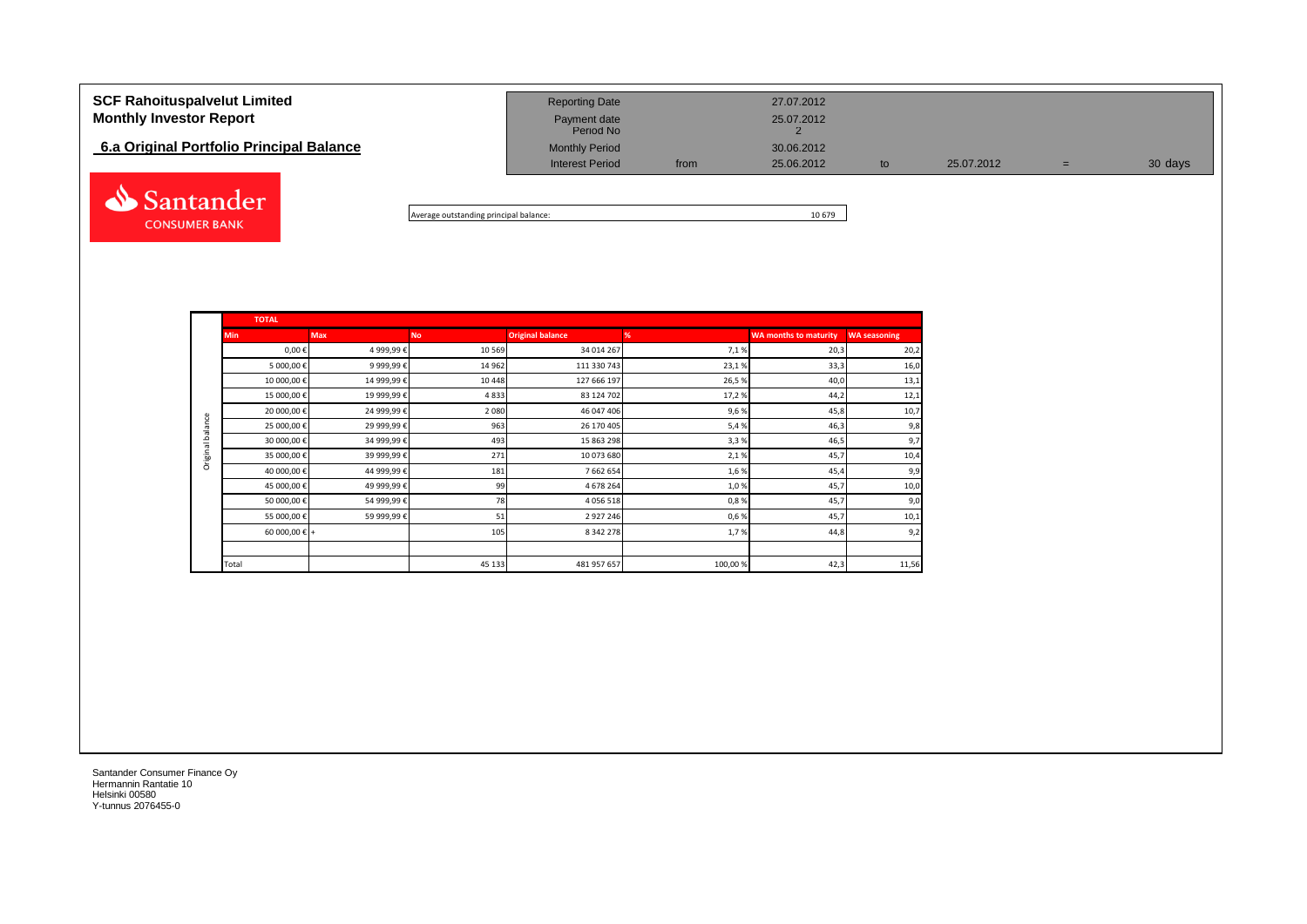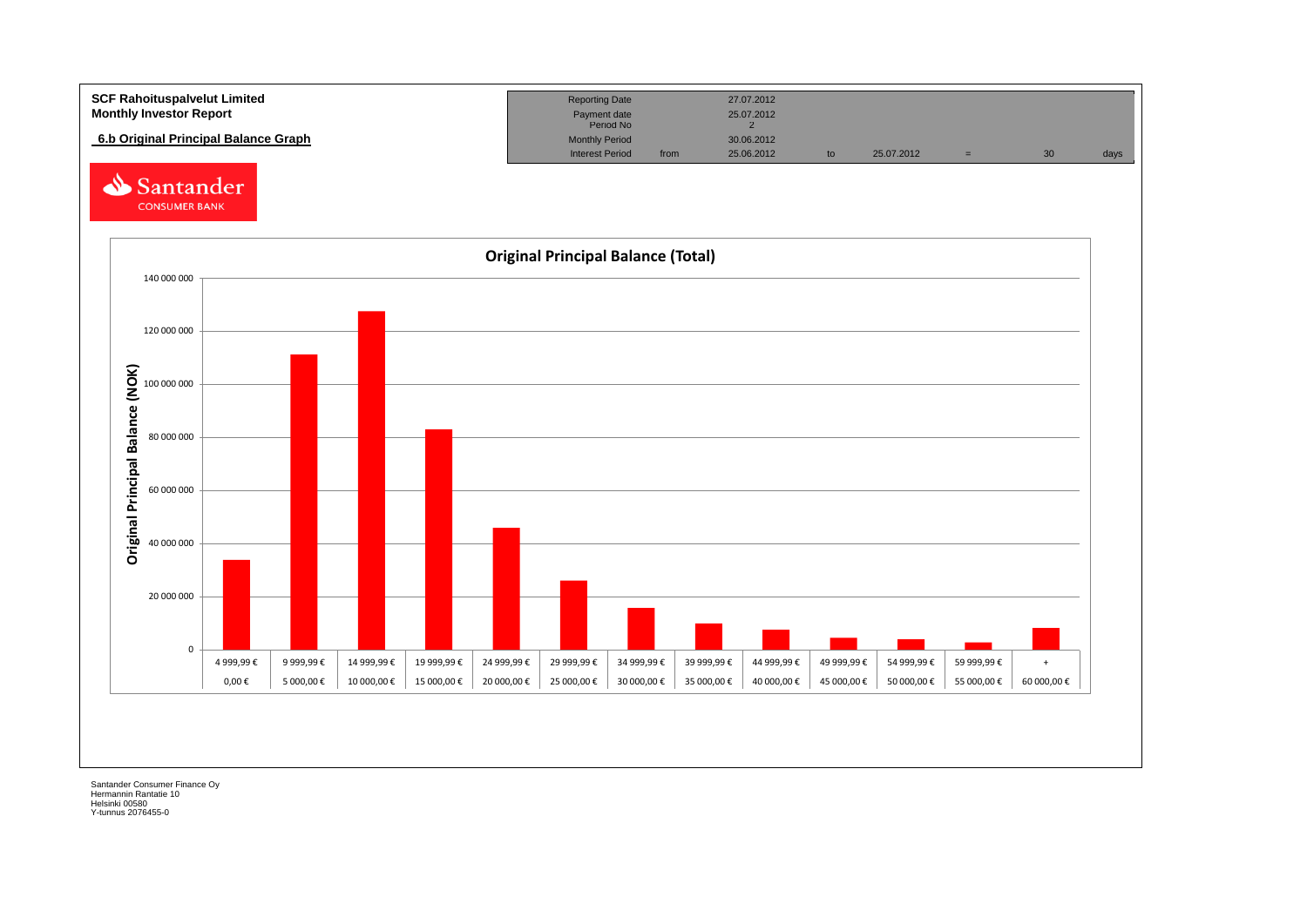## **7.a Outstanding Principal Balance**



| <b>SCF Rahoituspalvelut Limited</b><br><b>Monthly Investor Report</b> | <b>Reporting Date</b><br>Payment date<br>Period No |      | 27.07.2012<br>25.07.2012 |    |            |     |         |
|-----------------------------------------------------------------------|----------------------------------------------------|------|--------------------------|----|------------|-----|---------|
| 7.a Outstanding Principal Balance                                     | <b>Monthly Period</b><br><b>Interest Period</b>    | from | 30.06.2012<br>25.06.2012 | to | 25.07.2012 | $=$ | 30 days |
|                                                                       |                                                    |      |                          |    |            |     |         |

Average amount - all: 10 042

|                     |               |            |          | <b>TOTAL</b>               |                          |            |                                 |                     |
|---------------------|---------------|------------|----------|----------------------------|--------------------------|------------|---------------------------------|---------------------|
|                     | <b>Min</b>    | <b>Max</b> | No       | <b>Outstanding balance</b> | % of Outstanding balance | % of loans | <b>WA</b> months to<br>maturity | <b>WA seasoning</b> |
|                     | 0,00€         | 4 999,99€  | 11 2 2 1 | 33 784 546                 | 7,95%                    | 26,52%     | 18,9                            | 22,8                |
|                     | 5 000,00 €    | 9 999,99€  | 14 340   | 106 757 520                | 25,12%                   | 33,89%     | 31,8                            | 18,3                |
|                     | 10 000,00€    | 14 999,99€ | 9073     | 110 540 249                | 26,01%                   | 21,44 %    | 38,3                            | 15,8                |
|                     | 15 000,00€    | 19 999,99€ | 4 1 4 9  | 71 201 937                 | 16,75%                   | 9,80%      | 42,1                            | 14,5                |
| Outstanding balance | 20 000,00 €   | 24 999,99€ | 1687     | 37 343 819                 | 8,79%                    | 3,99%      | 43,8                            | 13,1                |
|                     | 25 000,00 €   | 29 999,99€ | 823      | 22 379 659                 | 5,27%                    | 1,94%      | 43,9                            | 12,7                |
|                     | 30 000,00 €   | 34 999,99€ | 391      | 12 628 799                 | 2,97%                    | 0,92%      | 44,2                            | 12,4                |
|                     | 35 000,00€    | 39 999,99€ | 233      | 8 6 9 2 2 4 5              | 2,05%                    | 0,55%      | 43,0                            | 13,3                |
|                     | 40 000,00 €   | 44 999,99€ | 140      | 5930840                    | 1,40%                    | 0,33%      | 44,5                            | 11,9                |
|                     | 45 000,00€    | 49 999,99€ | 93       | 4 4 20 7 7 1               | 1,04%                    | 0,22%      | 43,3                            | 11,9                |
|                     | 50 000,00 €   | 54 999,99€ | 53       | 2 786 576                  | 0,66%                    | 0,13%      | 44,0                            | 11,9                |
|                     | 55 000,00€    | 59 999,99€ | 34       | 1942708                    | 0,46%                    | 0,08%      | 42,2                            | 12,6                |
|                     | 60 000,00 € + |            | 82       | 6 5 6 1 5 1 8              | 1,54%                    | 0,19%      | 41,2                            | 12,7                |
|                     |               |            |          |                            |                          |            |                                 |                     |
|                     | Total         |            | 42 3 19  | 424 971 186                | 100,0%                   | 100,0%     | 37,0                            | 16,0                |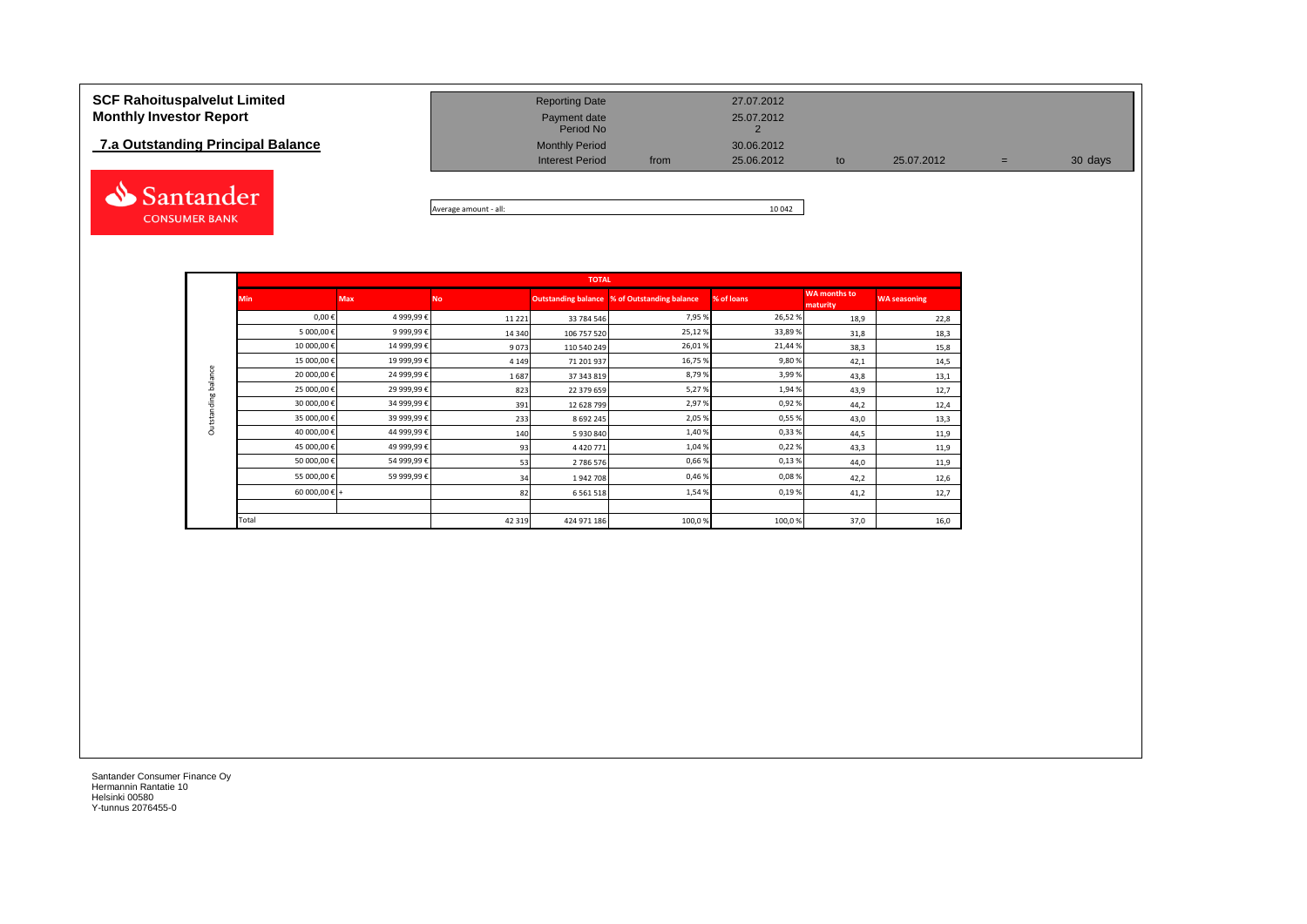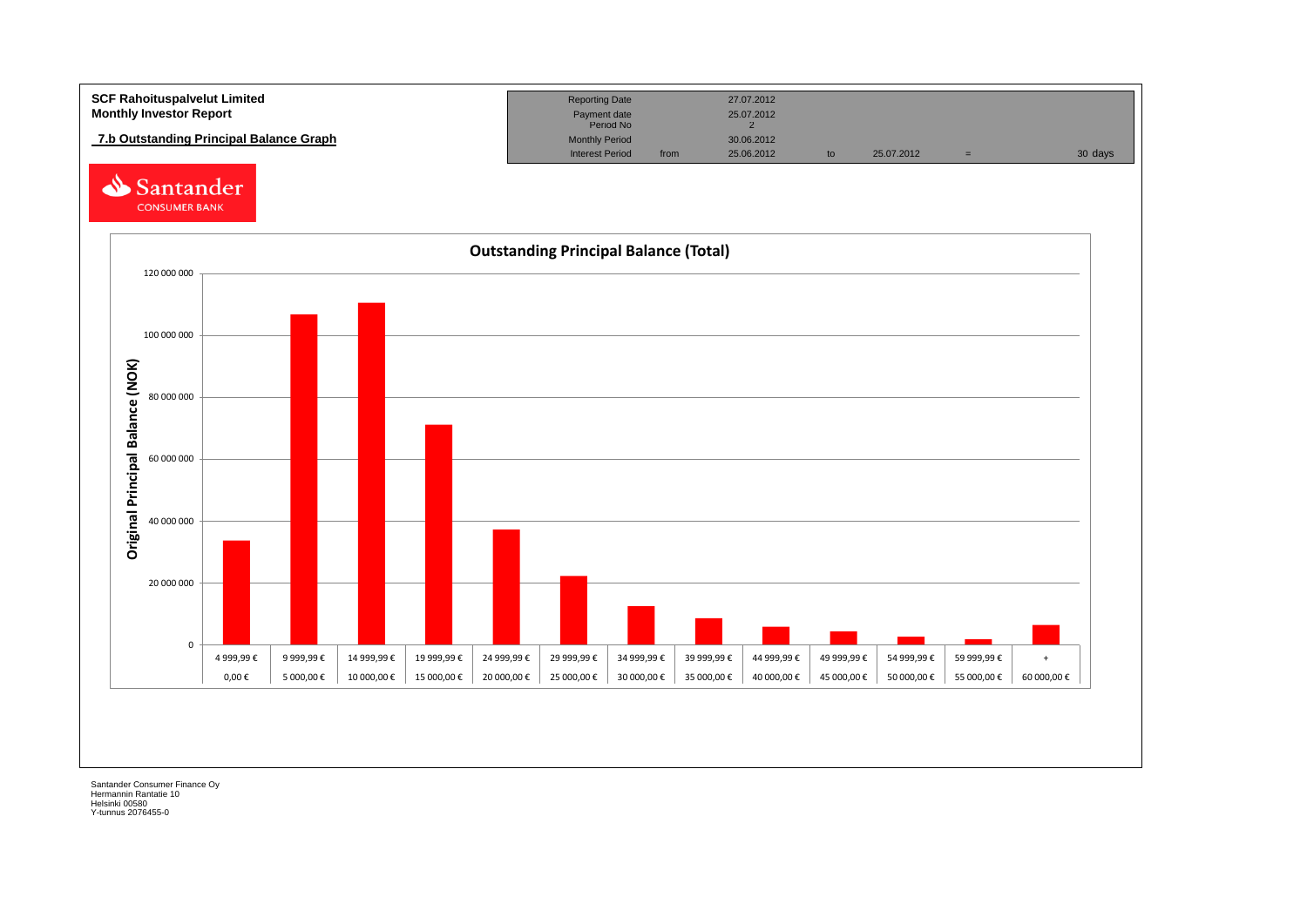| <b>SCF Rahoituspalvelut Limited</b><br><b>Monthly Investor Report</b> | <b>Reporting Date</b><br>Payment date<br>Period No |      |    |            |     |         |
|-----------------------------------------------------------------------|----------------------------------------------------|------|----|------------|-----|---------|
| 8.a Geographical Distribution                                         | <b>Monthly Period</b><br><b>Interest Period</b>    | from | to | 25.07.2012 | $=$ | 30 days |



|                            |         |                            | <b>TOTAL</b>             |            |                              |                     |
|----------------------------|---------|----------------------------|--------------------------|------------|------------------------------|---------------------|
| <b>District</b>            | No.     | <b>Outstanding balance</b> | % of Outstanding balance | % of Loans | <b>WA months to maturity</b> | <b>WA seasoning</b> |
| Central Finland            | 4831    | 46 808 281                 | 11,01%                   | 11,42%     | 37,0                         | 16,1                |
| Eastern Finland            | 1 1 1 7 | 10 628 180                 | 2,50%                    | 2,64 %     | 36,4                         | 16,2                |
| East Tavastia              | 2672    | 26 339 771                 | 6,20%                    | 6,31%      | 37,4                         | 16,2                |
| Greater Helsinki           | 9799    | 106 108 380                | 24,97%                   | 23,16%     | 37,0                         | 15,9                |
| Northern Finland           | 3 1 2 5 | 32 188 078                 | 7,57%                    | 7,38%      | 38,8                         | 15,0                |
| Northern Savonia           | 1376    | 12 234 072                 | 2,88%                    | 3,25 %     | 36,3                         | 15,7                |
| $\frac{1}{2}$ Ostrobothnia | 2636    | 25 537 431                 | 6,01%                    | 6,23%      | 35,2                         | 16,5                |
| South-Eastern Fi           | 2 3 8 4 | 23 161 876                 | 5,45 %                   | 5,63%      | 37,0                         | 16,0                |
| South-Western Fi           | 4543    | 45 100 659                 | 10,61%                   | 10,74%     | 37,1                         | 15,8                |
| Uusimaa                    | 5782    | 55 301 945                 | 13,01%                   | 13,66%     | 36,8                         | 17,2                |
| Western Tavastia           | 4 0 5 4 | 41 562 513                 | 9,78%                    | 9,58%      | 37,4                         | 15,5                |
|                            |         |                            |                          |            |                              |                     |
| Total                      | 42 3 19 | 424 971 186                | 100,0%                   | 100,00%    | 37,0                         | 16,0                |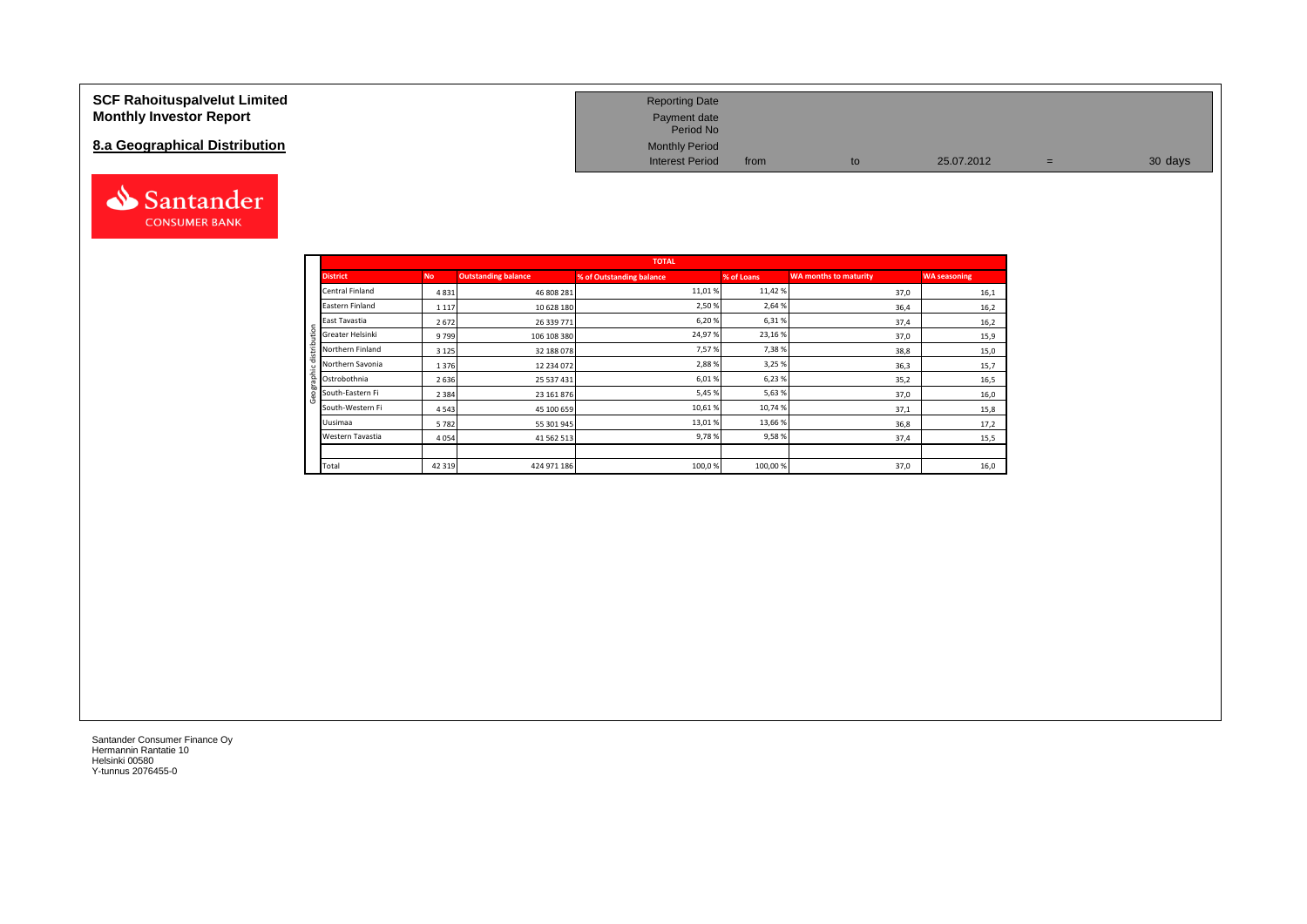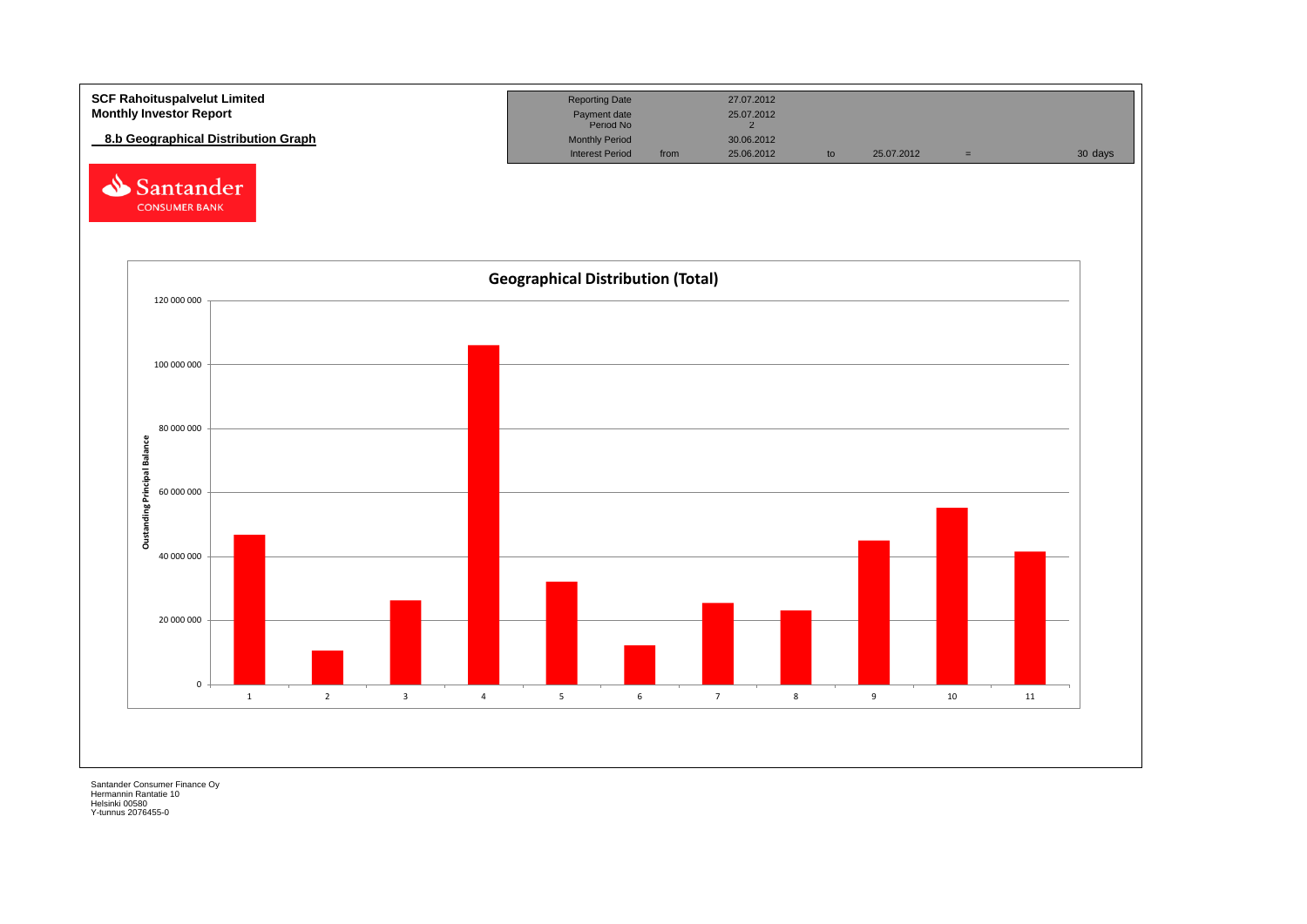### **9.a Interest Rate**



| <b>SCF Rahoituspalvelut Limited</b> | <b>Reporting Date</b>     |      | 27.07.2012 |    |            |     |         |
|-------------------------------------|---------------------------|------|------------|----|------------|-----|---------|
| <b>Monthly Investor Report</b>      | Payment date<br>Period No |      | 25.07.2012 |    |            |     |         |
| 9.a Interest Rate                   | <b>Monthly Period</b>     |      | 30.06.2012 |    |            |     |         |
|                                     | <b>Interest Period</b>    | from | 25.06.2012 | to | 25.07.2012 | $=$ | 30 days |

|              |             |        |           | <b>TOTAL</b>               |                                          |                              |                     |
|--------------|-------------|--------|-----------|----------------------------|------------------------------------------|------------------------------|---------------------|
|              | $Min (=)=)$ | Max(<) | <b>No</b> | <b>Outstanding balance</b> | % of total<br><b>Outstanding balance</b> | <b>WA months to maturity</b> | <b>WA seasoning</b> |
|              |             | 1%     | 1 3 9 2   | 14 225 108                 | 3,35 %                                   | 29,1                         | 9,2                 |
|              | 1 %         | 2 %    | 3 2 7 5   | 27 647 690                 | 6,51%                                    | 31,7                         | 15,4                |
| distribution | 2%          | 4 %    | 7720      | 85 291 826                 | 20,07%                                   | 37,4                         | 15,8                |
|              | 4 %         | 6%     | 20 30 2   | 220 720 841                | 51,94%                                   | 38,4                         | 16,1                |
| tr           | 6 %         | 8%     | 9571      | 76 719 139                 | 18,05 %                                  | 35,9                         | 17,8                |
|              | 8%          | 10 %   | 59        | 366 582                    | 0,09%                                    | 35,2                         | 17,1                |
| Inter        | 10%         | 12%    |           |                            | 0,00%                                    |                              |                     |
|              | 12%         | 14 %   |           |                            | 0,00%                                    |                              |                     |
|              | 14 %        | 16 %   |           |                            | 0,00%                                    |                              |                     |
|              | 16 %        | 18%    |           |                            | 0,00 %                                   |                              |                     |
|              |             |        |           |                            |                                          |                              |                     |
|              | Total       |        | 42 3 19   | 424 971 186                | 100,00 %                                 | 34,6                         | 15,2                |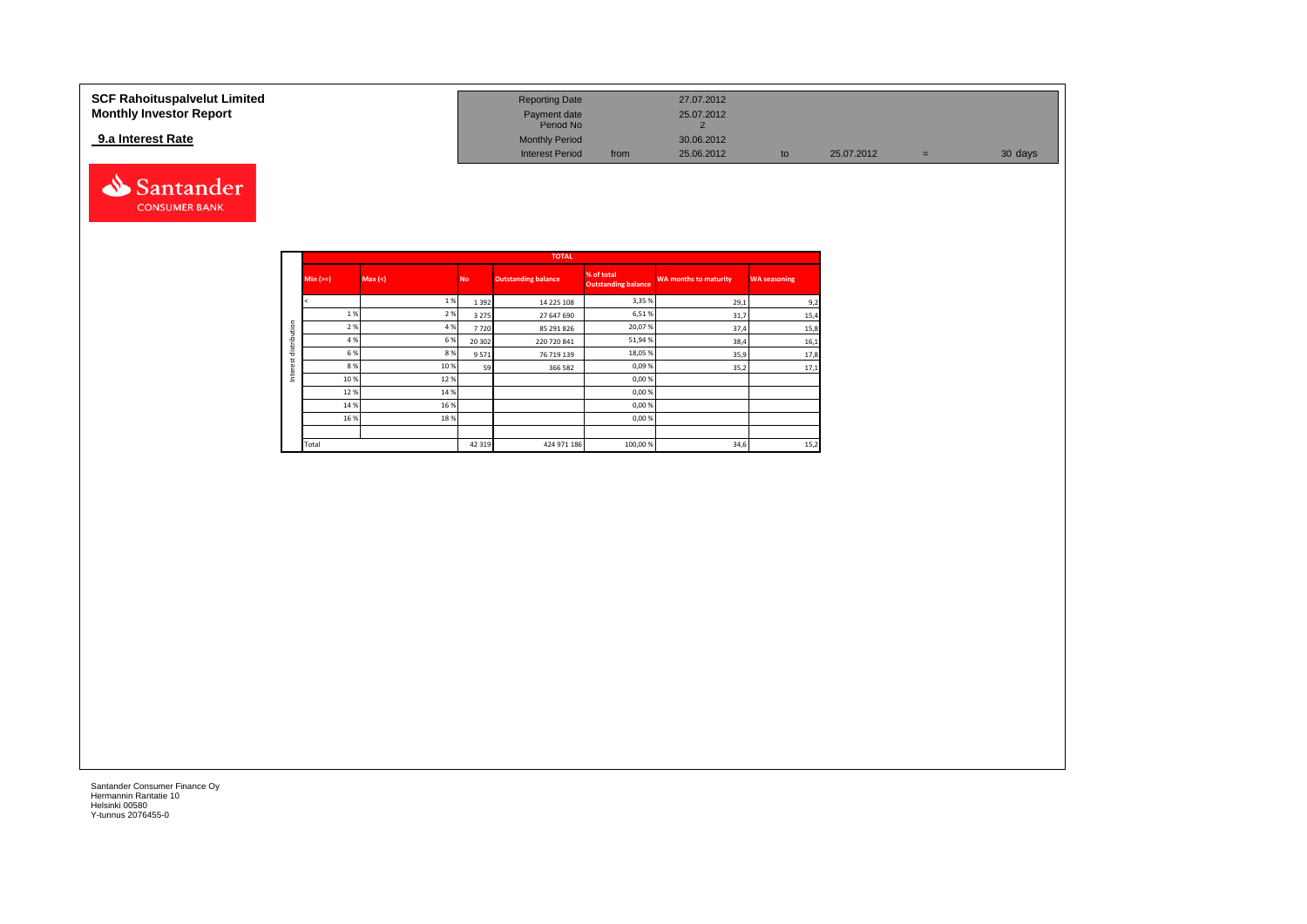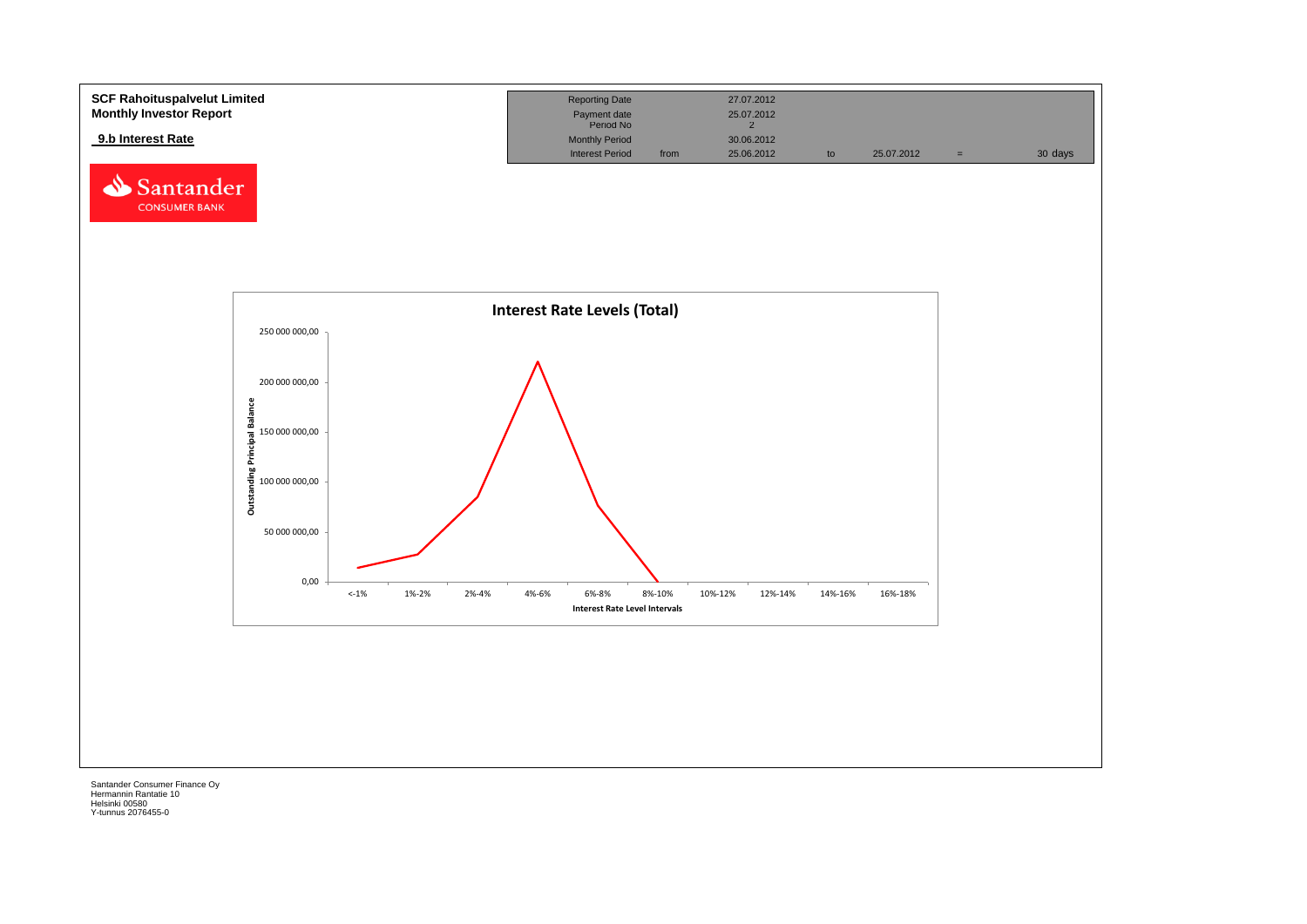| <b>SCF Rahoituspalvelut Limited</b><br><b>Monthly Investor Report</b> | <b>Reporting Date</b><br>Payment date<br>Period No |      | 27.07.2012<br>25.07.2012 |    |            |     |         |
|-----------------------------------------------------------------------|----------------------------------------------------|------|--------------------------|----|------------|-----|---------|
| 10.a Remaining Terms                                                  | <b>Monthly Period</b><br><b>Interest Period</b>    | from | 30.06.2012<br>25.06.2012 | to | 25.07.2012 | $=$ | 30 days |



|                     |            |            |           | <b>TOTAL</b>               |         |                              |                     |
|---------------------|------------|------------|-----------|----------------------------|---------|------------------------------|---------------------|
|                     | <b>Min</b> | <b>Max</b> | <b>No</b> | <b>Outstanding balance</b> | %       | <b>WA months to maturity</b> | <b>WA seasoning</b> |
|                     |            |            | 127       | 161 925                    | 0,04%   | 0,0                          | 37,5                |
|                     |            | 12         | 5 3 3 6   | 17 978 983                 | 4,23%   | 8,5                          | 32,0                |
|                     | 13         | 24         | 8724      | 54 421 052                 | 12,81%  | 19,4                         | 23,9                |
|                     | 25         | 36         | 12 15 4   | 117 509 844                | 27,65%  | 30,8                         | 18,1                |
| maturity            | 37         | 48         | 10 3 22   | 139 682 495                | 32,87%  | 42,5                         | 14,3                |
|                     | 49         | 60         | 5 6 5 6   | 95 216 887                 | 22,41%  | 52,4                         | 6,6                 |
| S                   | 61         | 72         |           |                            | 0,00%   |                              |                     |
| Months <sup>-</sup> | 73         | 84         |           |                            | 0,00%   |                              |                     |
|                     | 85         | 96         |           |                            | 0,00%   |                              |                     |
|                     | 97         | 108        |           |                            | 0,00%   |                              |                     |
|                     | 109        | 120        |           |                            | 0,00%   |                              |                     |
|                     | 121 >      |            |           |                            | 0,00%   |                              |                     |
|                     |            |            |           |                            |         |                              |                     |
|                     | Total      |            | 42 319    | 424 971 186                | 100,00% | 30,7                         | 19,0                |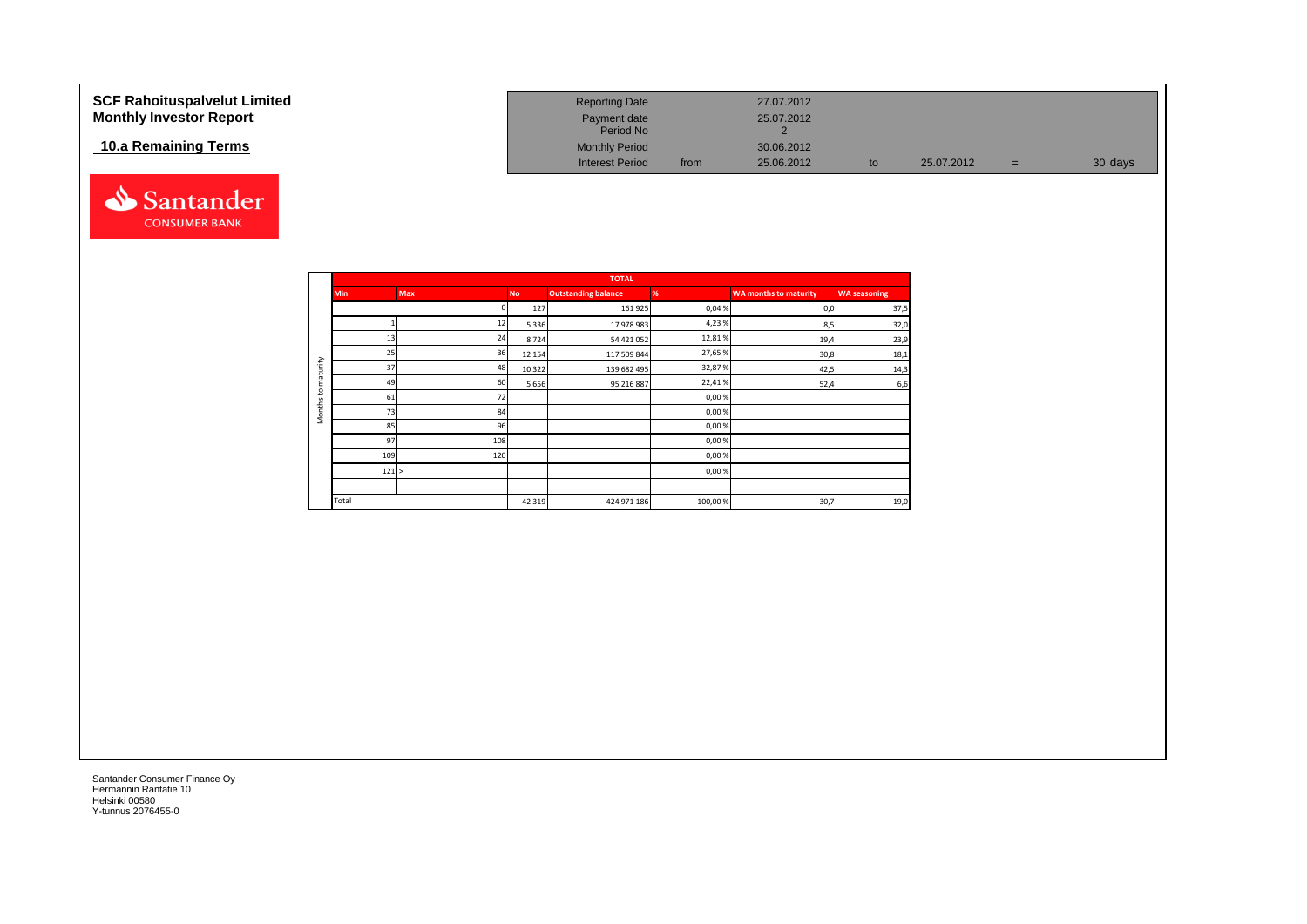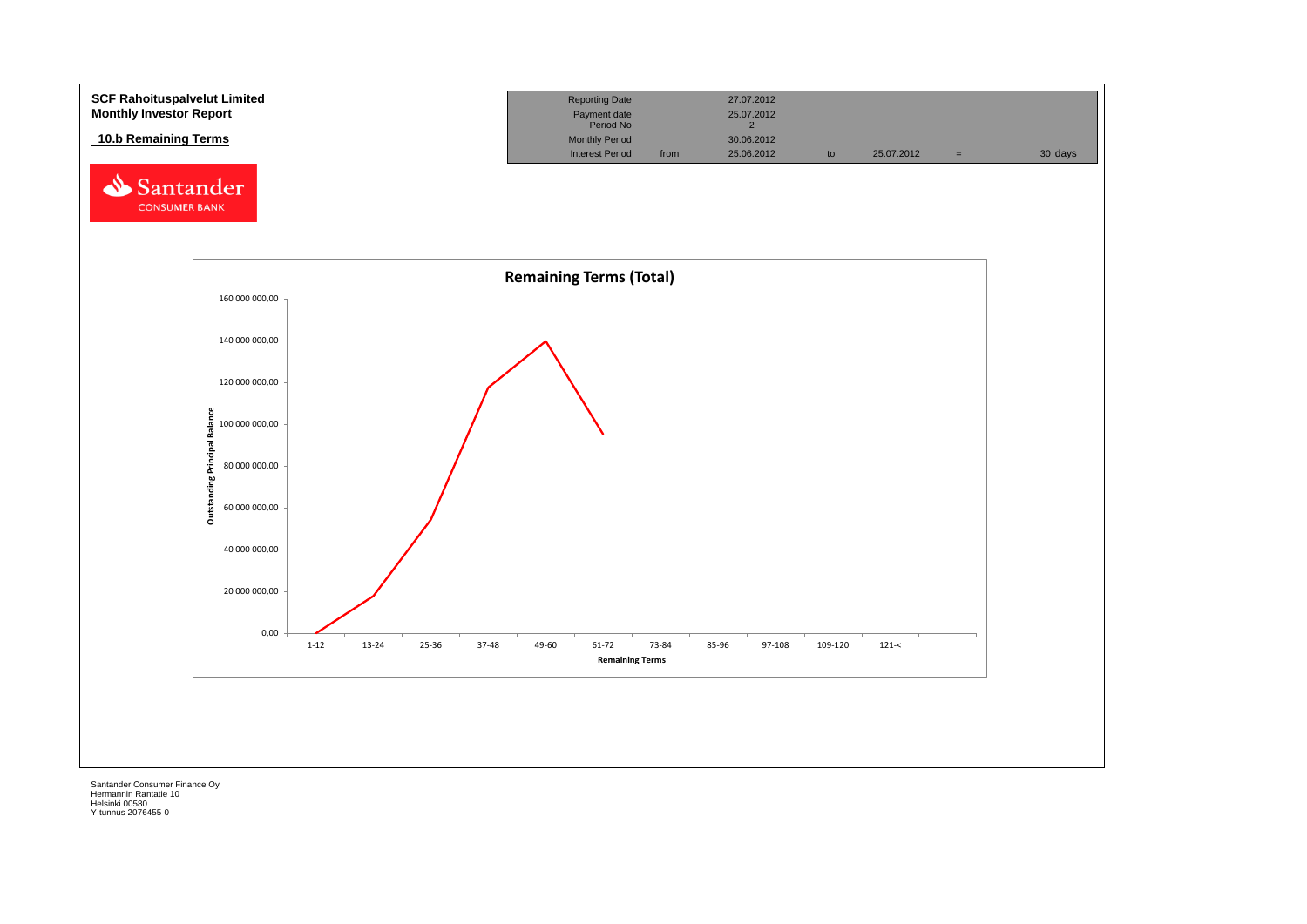| <b>SCF Rahoituspalvelut Limited</b><br><b>Monthly Investor Report</b> | <b>Reporting Date</b><br>Payment date<br>Period No |      | 27.07.2012<br>25.07.2012 |    |            |     |         |
|-----------------------------------------------------------------------|----------------------------------------------------|------|--------------------------|----|------------|-----|---------|
| 11.a Seasoning                                                        | <b>Monthly Period</b><br><b>Interest Period</b>    | from | 30.06.2012<br>25.06.2012 | to | 25.07.2012 | $=$ | 30 days |

|                   |            |     |           | <b>TOTAL</b>               |                                    |                              |                     |
|-------------------|------------|-----|-----------|----------------------------|------------------------------------|------------------------------|---------------------|
|                   | <b>Min</b> | Max | <b>No</b> | <b>Outstanding balance</b> | % of Outstanding<br><b>Balance</b> | <b>WA months to maturity</b> | <b>WA seasoning</b> |
|                   |            | 12  | 15 680    | 191 644 920                | 45,10%                             | 43,8                         | 8,0                 |
| $\breve{\sigma}$  | 13         | 24  | 16 167    | 160 052 179                | 37,66 %                            | 35,3                         | 17,8                |
| C<br>ء            | 25         | 36  | 7078      | 53 593 471                 | 12,61%                             | 26,3                         | 29,3                |
| ⊂<br>$\circ$      | 37         | 48  | 2 5 1 9   | 15 360 075                 | 3,61%                              | 16,3                         | 41,7                |
| $\mathbf{u}$<br>÷ | 49         | 60  | 875       | 4 3 2 0 5 4 2              | 1,02%                              | 9,2                          | 51,8                |
| $\circ$<br>2      | 61         |     |           |                            |                                    |                              |                     |
|                   | 73         | 84  |           |                            |                                    |                              |                     |
|                   | 85         | 96  |           |                            |                                    |                              |                     |
|                   |            |     |           |                            |                                    |                              |                     |
|                   |            |     | 42 3 19   | 424 971 186                | 100 %                              | 26,2                         | 29,7                |

Santander **CONSUMER BANK**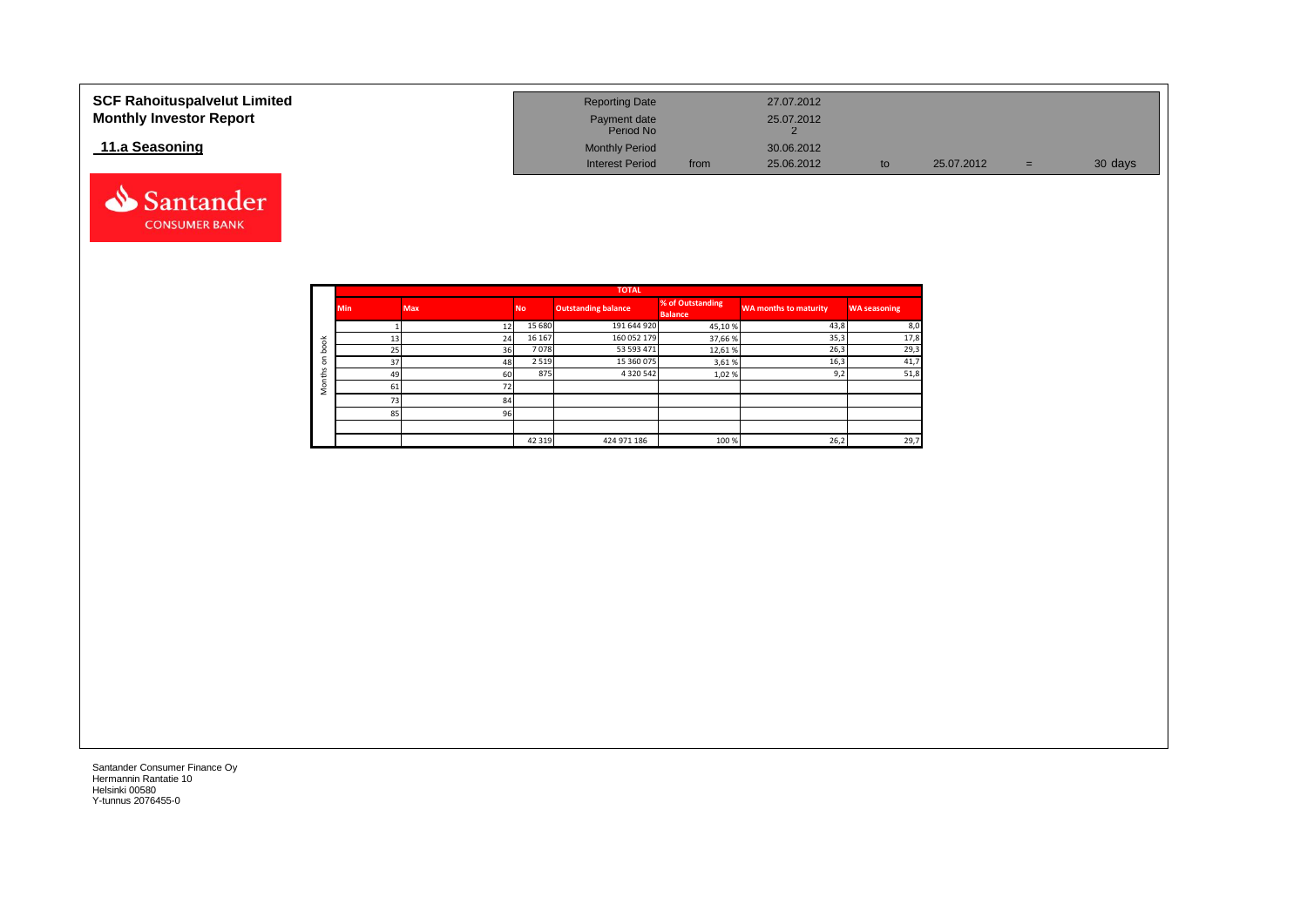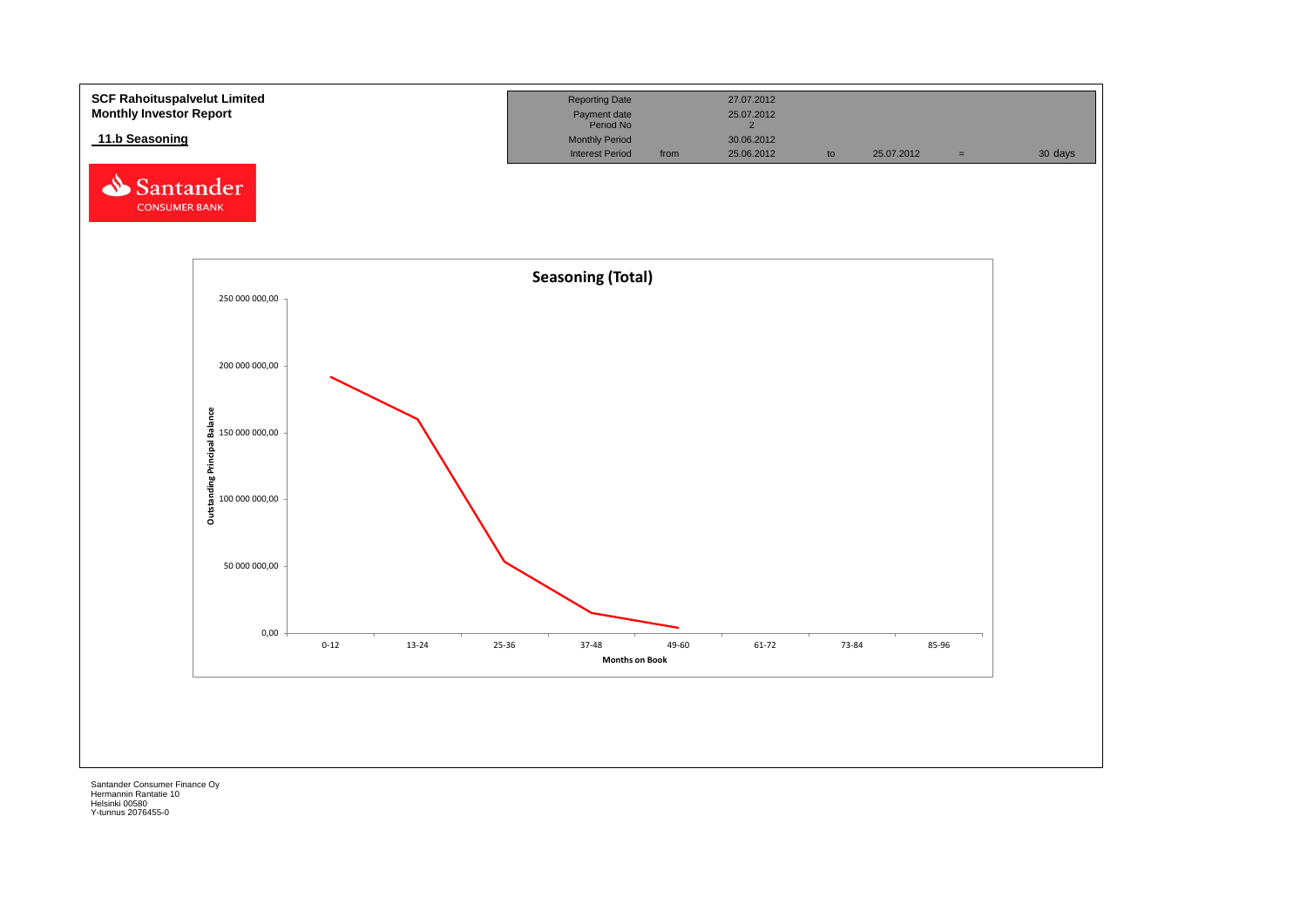| <b>SCF Rahoituspalvelut Limited</b> | <b>Reporting Date</b>     |      | 27.07.2012 |            |     |         |
|-------------------------------------|---------------------------|------|------------|------------|-----|---------|
| <b>Monthly Investor Report</b>      | Payment date<br>Period No |      | 25.07.2012 |            |     |         |
| 13.a Balloon Ioans                  | <b>Monthly Period</b>     |      | 30.06.2012 |            |     |         |
|                                     | <b>Interest Period</b>    | from | 25.06.2012 | 25.07.2012 | $=$ | 30 days |

┑

|                   |             |            |           | <b>TOTAL</b>               |                                    |                       |                     |
|-------------------|-------------|------------|-----------|----------------------------|------------------------------------|-----------------------|---------------------|
| ৯<br>∸.<br>S<br>∽ | ۰           | <b>Min</b> | <b>No</b> | <b>Outstanding balance</b> | % of Outstanding<br><b>Balance</b> | WA months to maturity | <b>WA seasoning</b> |
| ത<br>∘            |             | Standard   | 34 8 26   | 293 022 289                | 68.95%                             | 36,0                  | 15,5                |
| 꼳                 | o<br>⊷<br>۰ | Balloon    | 74931     | 131 948 897                | 31,05 %                            | 39,3                  | 17,1                |
| ء<br>£            |             |            |           |                            |                                    |                       |                     |
|                   |             | Total      | 42 3 19   | 424 971 186                | 100 %                              | 37,7                  | 16,3                |

Santander Consumer Finance Oy Hermannin Rantatie 10 Helsinki 00580 Y-tunnus 2076455-0

Santander **CONSUMER BANK**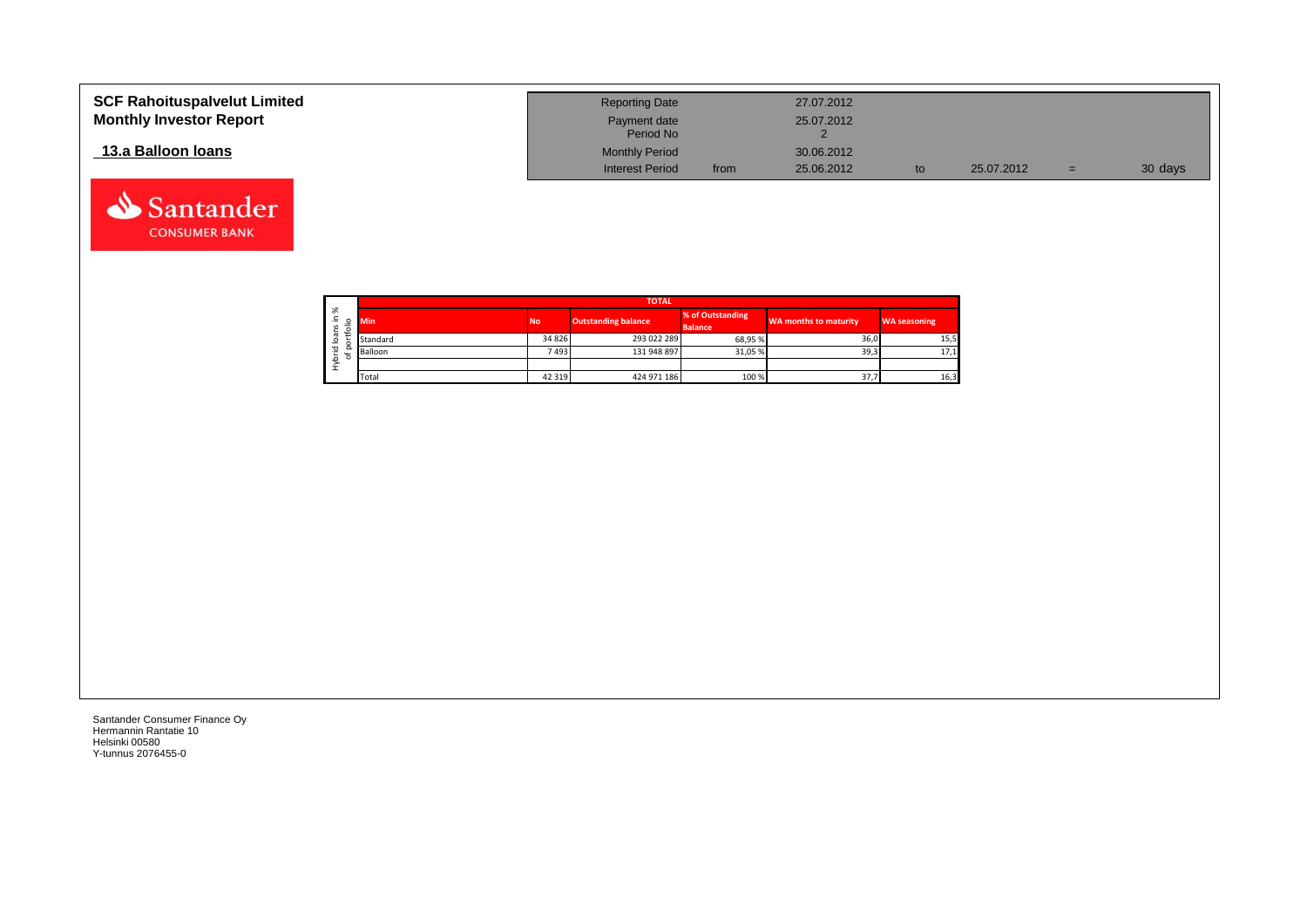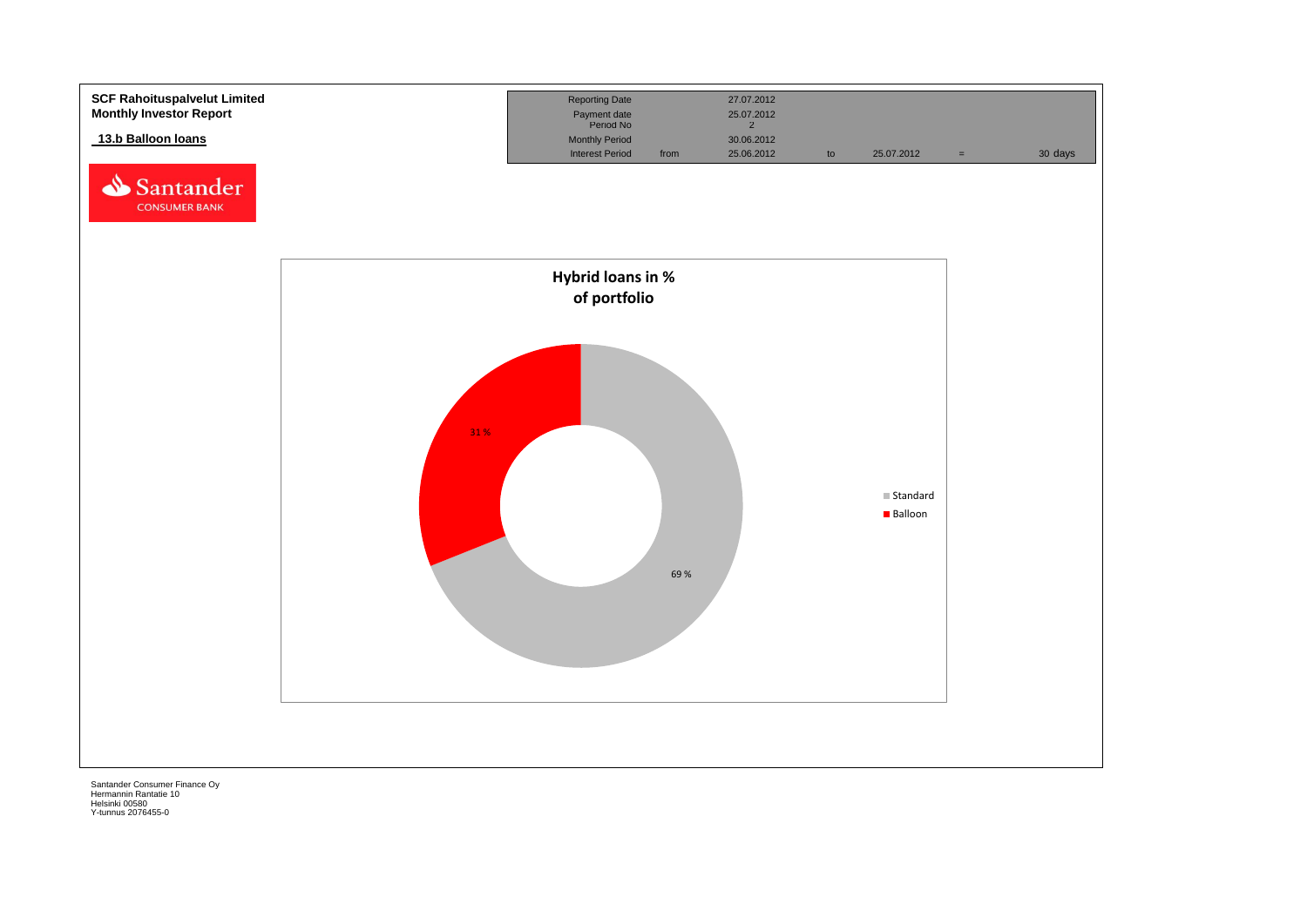| <b>SCF Rahoituspalvelut Limited</b> | <b>Reporting Date</b>     |      | 27.07.2012 |            |     |         |
|-------------------------------------|---------------------------|------|------------|------------|-----|---------|
| <b>Monthly Investor Report</b>      | Payment date<br>Period No |      | 25.07.2012 |            |     |         |
| 14.a # loans per borrower           | <b>Monthly Period</b>     |      | 30.06.2012 |            |     |         |
|                                     | <b>Interest Period</b>    | from | 25.06.2012 | 25.07.2012 | $=$ | 30 days |



|          |                              | <b>TOTAL</b>                   |                            |         |
|----------|------------------------------|--------------------------------|----------------------------|---------|
|          | <b>Total number of loans</b> | <b>Total number of debtors</b> | <b>Outstanding balance</b> | %       |
|          |                              | 41 4 43                        | 412 502 753                | 97,1%   |
|          |                              | 376                            | 10 450 731                 | 2,5 %   |
| ď<br>row |                              | 21                             | 1 3 2 5 0 5 5              | 0,3%    |
| ā        |                              |                                | 84 35 6                    | 0,0%    |
| ē        |                              |                                | 124 482                    | 0,0%    |
| loans    |                              |                                | 18 840                     | 0,0%    |
| $\pm$    | 8                            |                                | 108 028                    | 0,0%    |
|          | 37                           |                                | 356 942                    | 0,1%    |
|          |                              |                                |                            |         |
|          |                              |                                |                            |         |
|          | Total                        | 41845                          | 424 971 187                | 100,00% |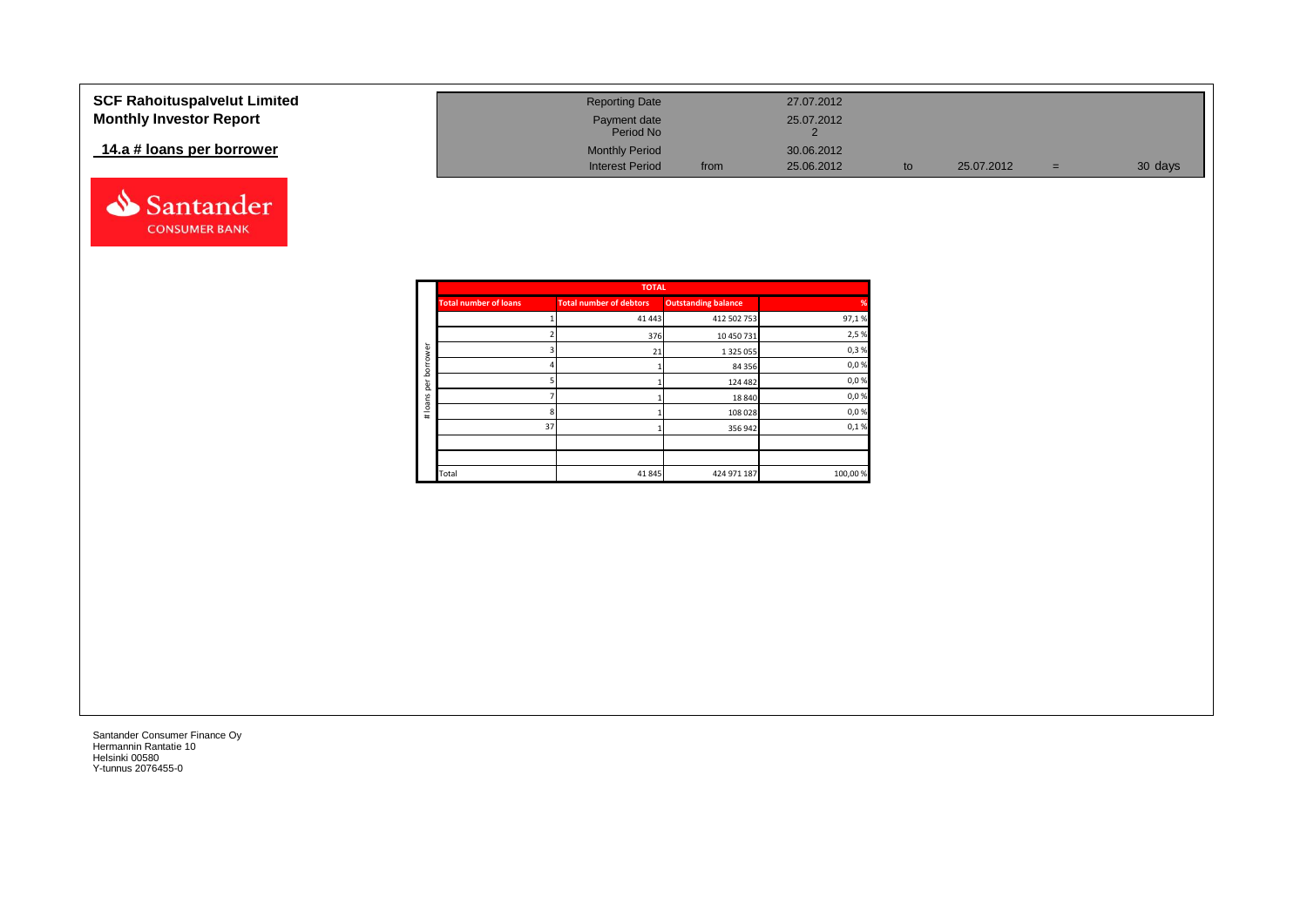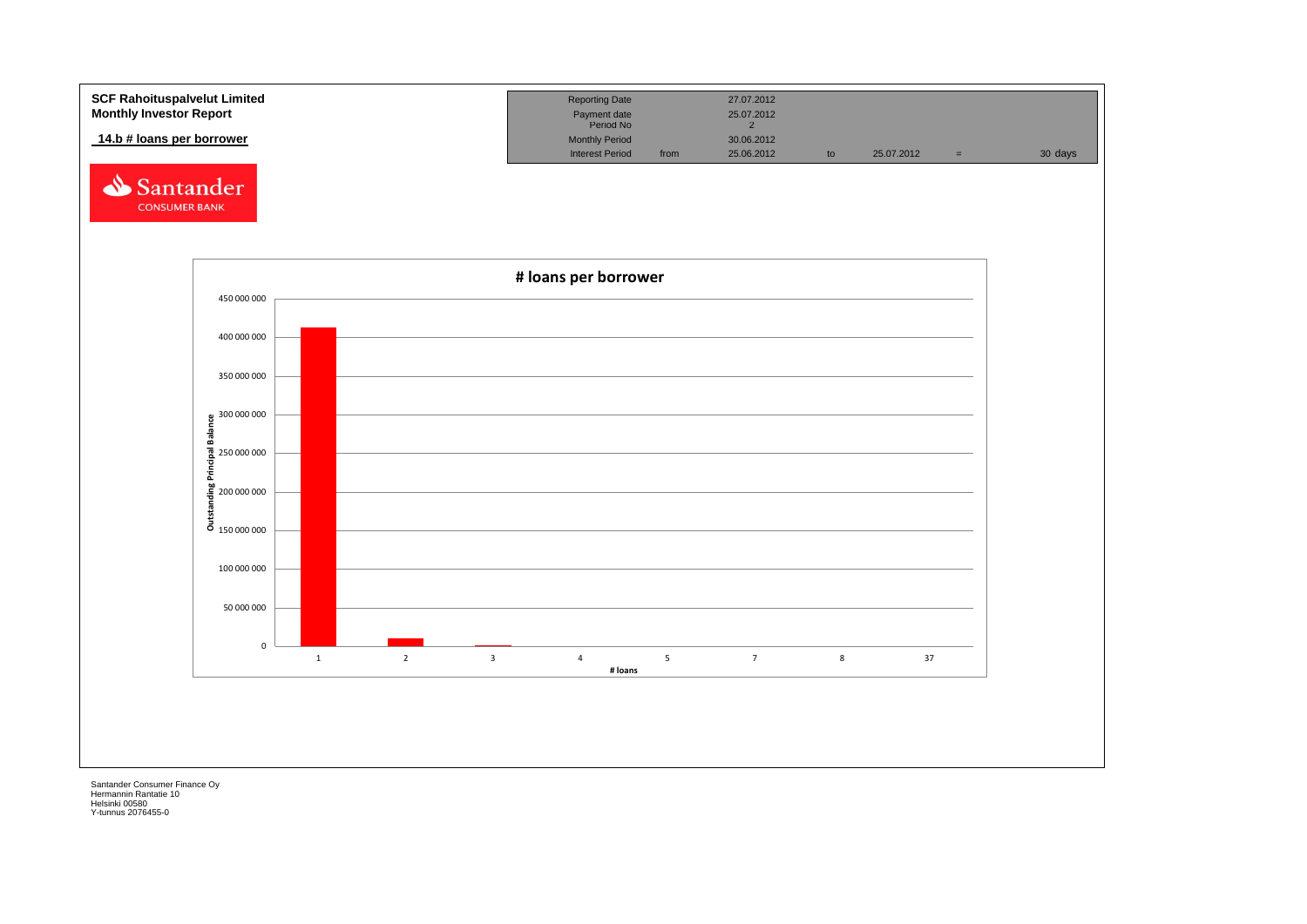| <b>SCF Rahoituspalvelut Limited</b> | <b>Reporting Date</b>     |      | 27.07.2012 |            |     |         |
|-------------------------------------|---------------------------|------|------------|------------|-----|---------|
| <b>Monthly Investor Report</b>      | Payment date<br>Period No |      | 25.07.2012 |            |     |         |
| 15.a Amortization Profile           | <b>Monthly Period</b>     |      | 30.06.2012 |            |     |         |
|                                     | <b>Interest Period</b>    | from | 25.06.2012 | 25.07.2012 | $=$ | 30 days |



| <b>TOTAL</b>   |                        |                        |                     |                 |       |            |
|----------------|------------------------|------------------------|---------------------|-----------------|-------|------------|
| <b>Period</b>  | <b>Opening Balance</b> | <b>Closing Balance</b> | <b>Amortization</b> | <b>Interest</b> | Yield | Percentage |
|                |                        |                        |                     |                 |       |            |
|                | 424 971 186            | 412 908 520            | 12 062 666          | 1731673         | 4,89% | 97,16%     |
|                | 412 908 520            | 400 866 248            | 12 042 271          | 1682675         | 4,89% | 94,33%     |
|                | 400 866 248            | 388 651 695            | 12 214 554          | 1633751         | 4,89% | 91,45%     |
|                | 388 651 695            | 376 810 623            | 11 841 071          | 1583922         | 4,89% | 88,67%     |
|                | 376 810 623            | 365 138 181            | 11 672 442          | 1535943         | 4,89% | 85,92%     |
| periods)       | 365 138 181            | 353 427 801            | 11 710 380          | 1488790         | 4,89% | 83,17%     |
|                | 353 427 801            | 341 727 365            | 11 700 436          | 1441471         | 4,89% | 80,41%     |
| $\mathbb{S}^2$ | 341 727 365            | 330 030 625            | 11 696 740          | 1 3 9 4 1 3 9   | 4,90% | 77,66%     |
| (first         | 330 030 625            | 318 485 794            | 11 544 831          | 1 346 720       | 4,90% | 74,94%     |
| profile        | 10<br>318 485 794      | 307 080 945            | 11 404 850          | 1 300 105       | 4,90% | 72,26%     |
|                | 11<br>307 080 945      | 295 691 223            | 11 389 722          | 1 2 5 4 1 2 4   | 4,90% | 69,58%     |
|                | 12<br>295 691 223      | 284 417 042            | 11 274 180          | 1 207 983       | 4,90% | 66,93%     |
| Amortization   | 13<br>284 417 042      | 273 603 210            | 10 813 833          | 1 1 6 2 3 7 2   | 4,90% | 64,38%     |
|                | 14<br>273 603 210      | 262 754 628            | 10 848 581          | 1 1 1 8 8 4 0   | 4,91% | 61,83%     |
|                | 15<br>262 754 628      | 252 154 463            | 10 600 165          | 1074997         | 4,91% | 59,33%     |
|                | 16<br>252 154 463      | 241 757 264            | 10 397 199          | 1032128         | 4,91% | 56,89%     |
|                | 17<br>241 757 264      | 231 597 708            | 10 159 556          | 990 351         | 4,92% | 54,50%     |
|                | 18<br>231 597 708      | 221 393 627            | 10 204 082          | 949 811         | 4,92% | 52,10%     |
|                | 19<br>221 393 627      | 211 201 532            | 10 192 094          | 909 326         | 4,93% | 49,70%     |
|                | 20<br>211 201 532      | 201 454 011            | 9747521             | 869 246         | 4,94% | 47,40%     |
|                |                        |                        |                     |                 |       |            |
|                |                        |                        |                     |                 |       |            |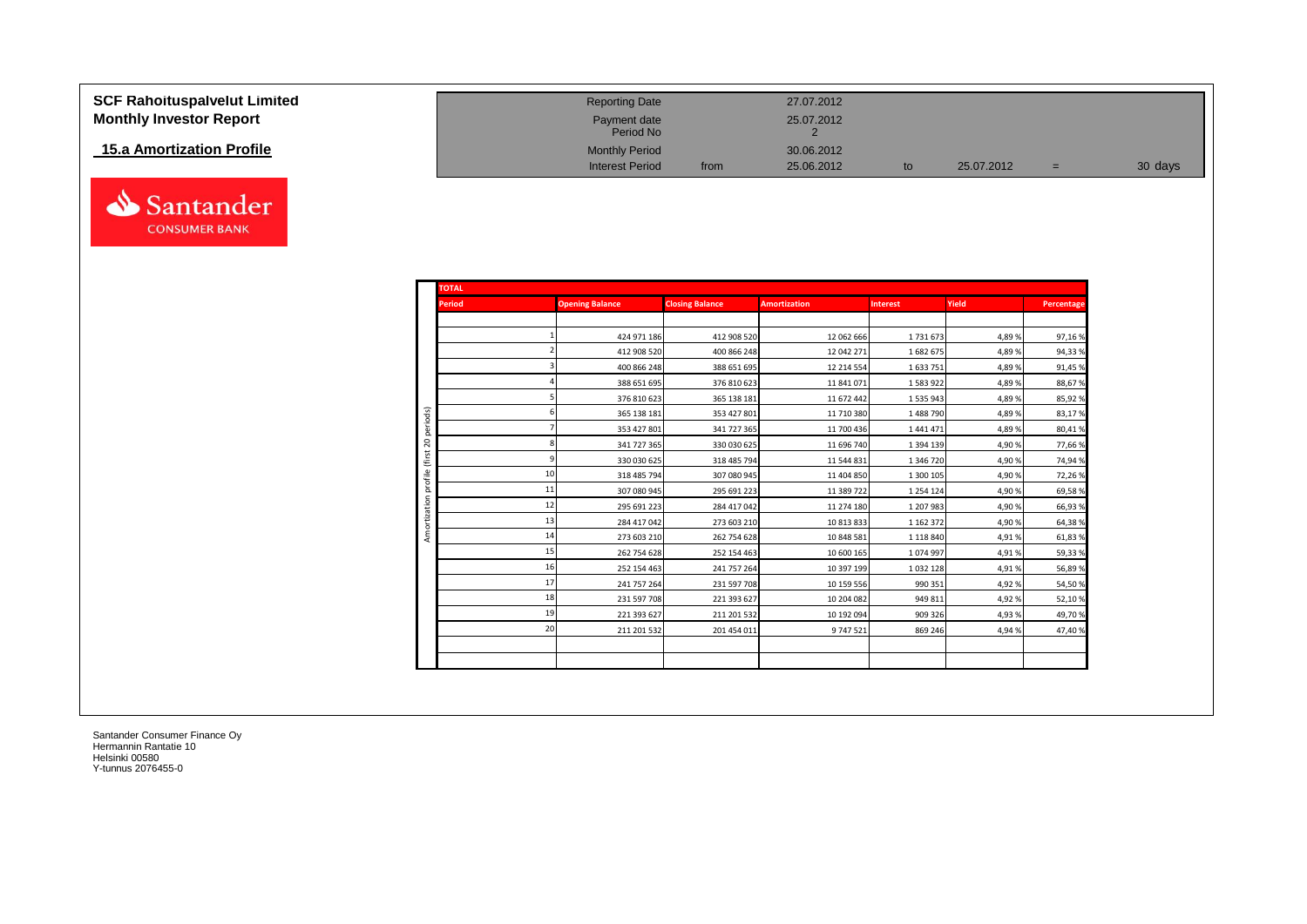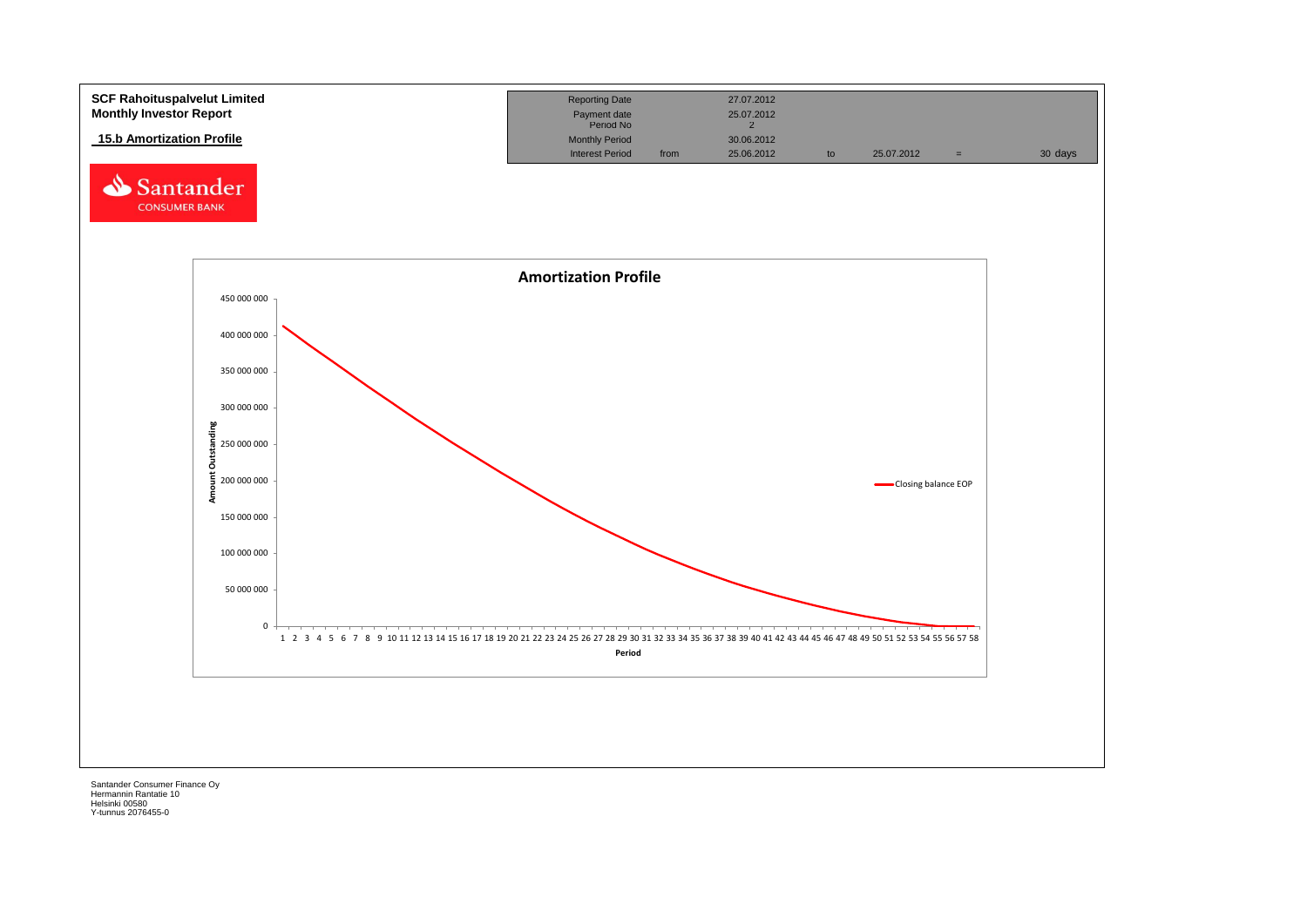| <b>SCF Rahoituspalvelut Limited</b> |                |                   |                  | <b>Reporting Date</b>                   |                                     | 27.07.2012                   |    |            |     |         |
|-------------------------------------|----------------|-------------------|------------------|-----------------------------------------|-------------------------------------|------------------------------|----|------------|-----|---------|
| <b>Monthly Investor Report</b>      |                |                   |                  | Payment date<br>Period No               |                                     | 25.07.2012<br>$\overline{2}$ |    |            |     |         |
| 16.a Payment Holidays               |                |                   |                  | <b>Monthly Period</b>                   |                                     | 30.06.2012                   |    |            |     |         |
|                                     |                |                   |                  | <b>Interest Period</b>                  | from                                | 25.06.2012                   | to | 25.07.2012 | $=$ | 30 days |
| Santander<br><b>CONSUMER BANK</b>   |                |                   |                  |                                         |                                     |                              |    |            |     |         |
|                                     |                |                   |                  |                                         |                                     |                              |    |            |     |         |
|                                     |                | <b>TOTAL</b>      |                  |                                         |                                     |                              |    |            |     |         |
|                                     |                | Period<br>2012 05 | <b>No</b><br>181 | <b>Number of periods granted</b><br>248 | <b>Sum of Payments</b><br>2 124 992 |                              |    |            |     |         |
|                                     |                | 2012 06           | 154              | 227                                     | 1 603 234                           |                              |    |            |     |         |
|                                     |                |                   |                  |                                         |                                     |                              |    |            |     |         |
|                                     |                |                   |                  |                                         |                                     |                              |    |            |     |         |
|                                     |                |                   |                  |                                         |                                     |                              |    |            |     |         |
|                                     |                |                   |                  |                                         |                                     |                              |    |            |     |         |
|                                     | Paymet Holiday |                   |                  |                                         |                                     |                              |    |            |     |         |
|                                     |                |                   |                  |                                         |                                     |                              |    |            |     |         |
|                                     |                |                   |                  |                                         |                                     |                              |    |            |     |         |
|                                     |                |                   |                  |                                         |                                     |                              |    |            |     |         |
|                                     |                |                   |                  |                                         |                                     |                              |    |            |     |         |
|                                     |                |                   |                  |                                         |                                     |                              |    |            |     |         |
|                                     |                |                   |                  |                                         |                                     |                              |    |            |     |         |
|                                     |                |                   |                  |                                         |                                     |                              |    |            |     |         |
|                                     |                | Total             | 335              | 475                                     | 3728226                             |                              |    |            |     |         |
|                                     |                |                   |                  |                                         |                                     |                              |    |            |     |         |
|                                     |                |                   |                  |                                         |                                     |                              |    |            |     |         |
|                                     |                |                   |                  |                                         |                                     |                              |    |            |     |         |
|                                     |                |                   |                  |                                         |                                     |                              |    |            |     |         |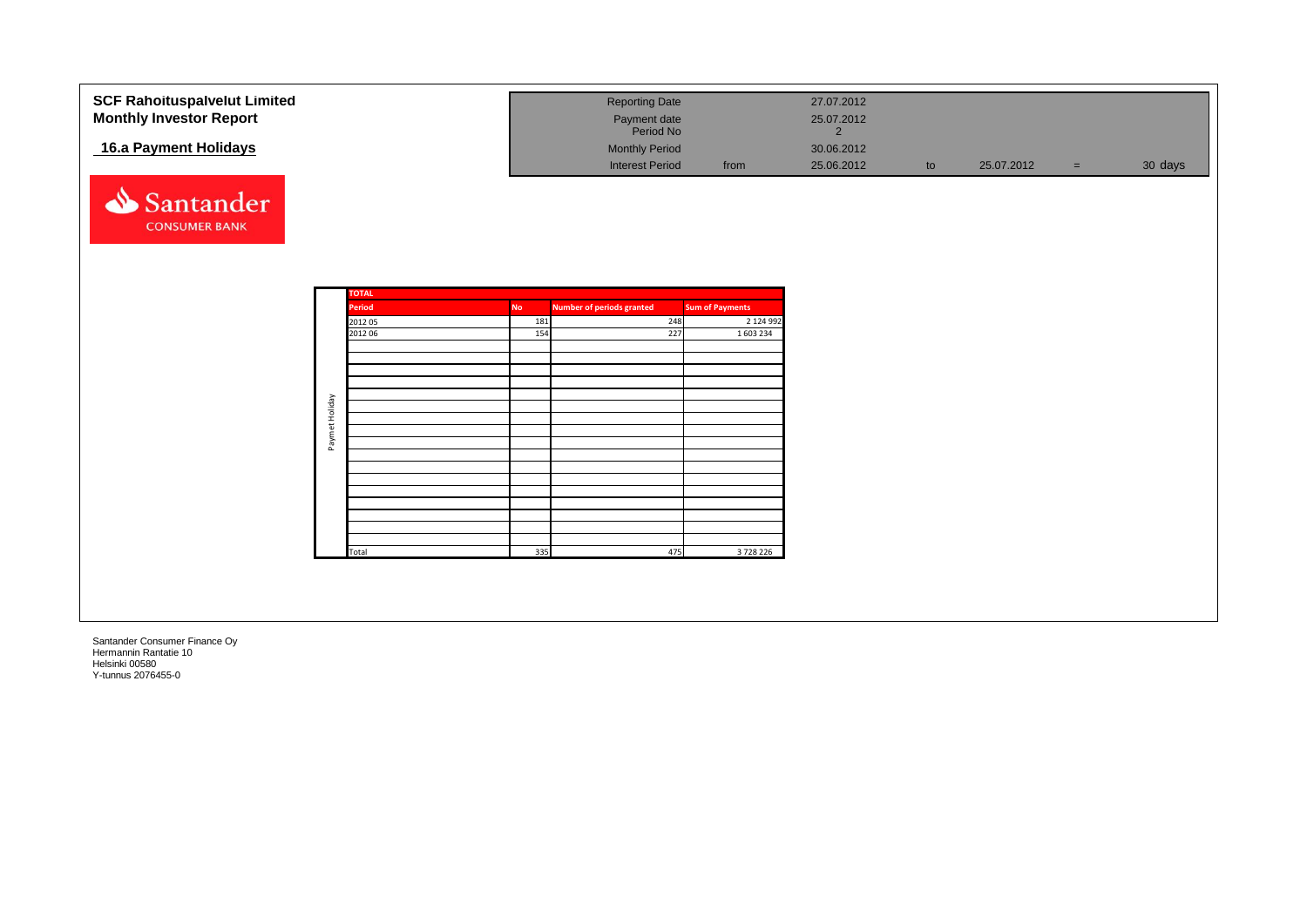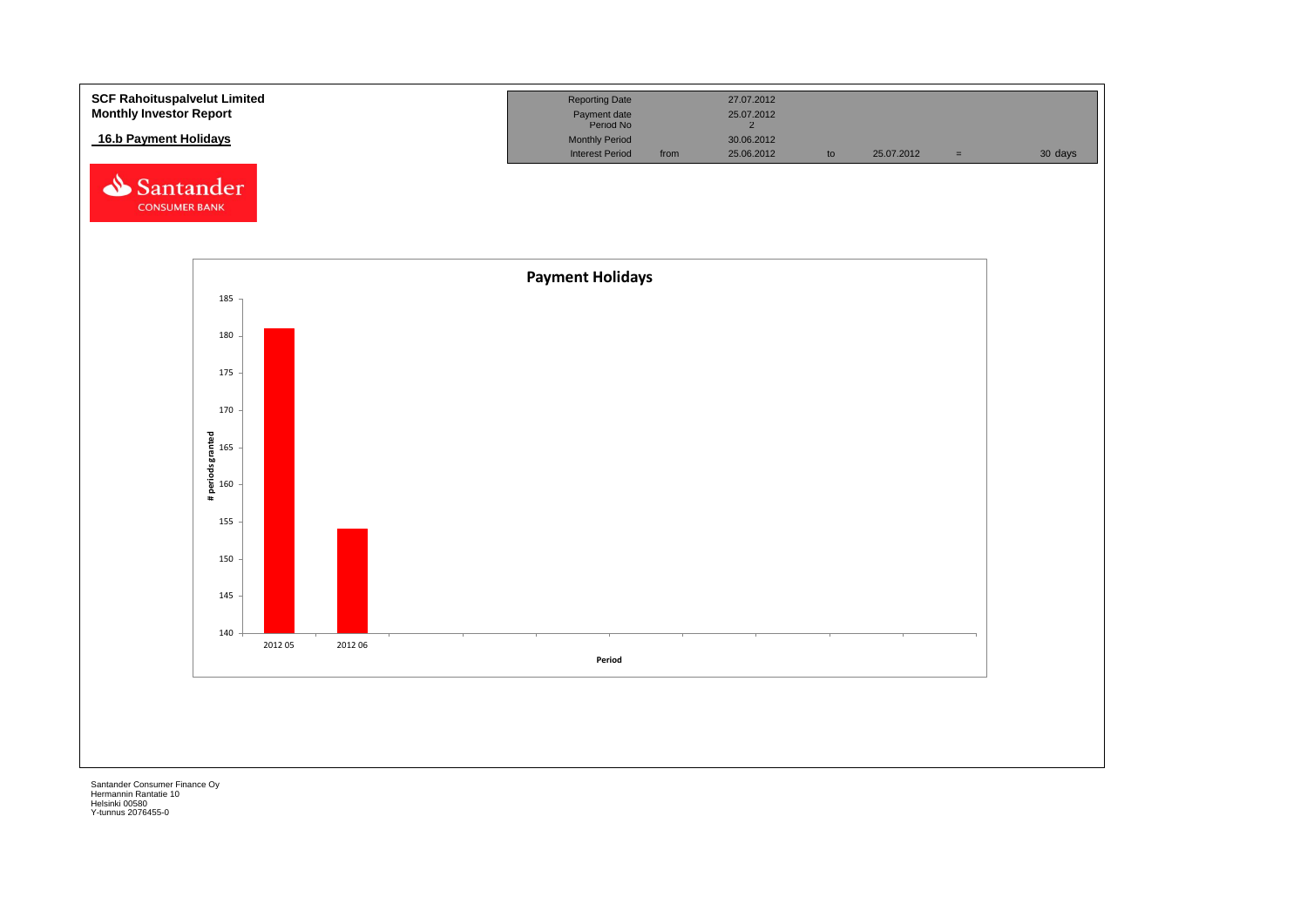| <b>SCF Rahoituspalvelut Limited</b><br><b>Monthly Investor Report</b><br>17.a Restructured Loans |              |                        |                          | <b>Reporting Date</b><br>Payment date<br>Period No<br><b>Monthly Period</b> |      | 27.07.2012<br>25.07.2012<br>$2^{\circ}$<br>30.06.2012 |    |            |     |         |
|--------------------------------------------------------------------------------------------------|--------------|------------------------|--------------------------|-----------------------------------------------------------------------------|------|-------------------------------------------------------|----|------------|-----|---------|
| Santander<br><b>CONSUMER BANK</b>                                                                |              |                        |                          | <b>Interest Period</b>                                                      | from | 25.06.2012                                            | to | 25.07.2012 | $=$ | 30 days |
|                                                                                                  |              | <b>TOTAL</b><br>Period | <b>No</b>                | <b>Outstanding Balance</b>                                                  |      |                                                       |    |            |     |         |
|                                                                                                  |              | 2012 05<br>2012 05     | $\Omega$<br>$\mathbf{0}$ |                                                                             |      |                                                       |    |            |     |         |
|                                                                                                  | Restructured |                        |                          |                                                                             |      |                                                       |    |            |     |         |
|                                                                                                  |              |                        |                          |                                                                             |      |                                                       |    |            |     |         |
|                                                                                                  |              | Total                  | $\Omega$                 | $\sim$                                                                      |      |                                                       |    |            |     |         |
|                                                                                                  |              |                        |                          |                                                                             |      |                                                       |    |            |     |         |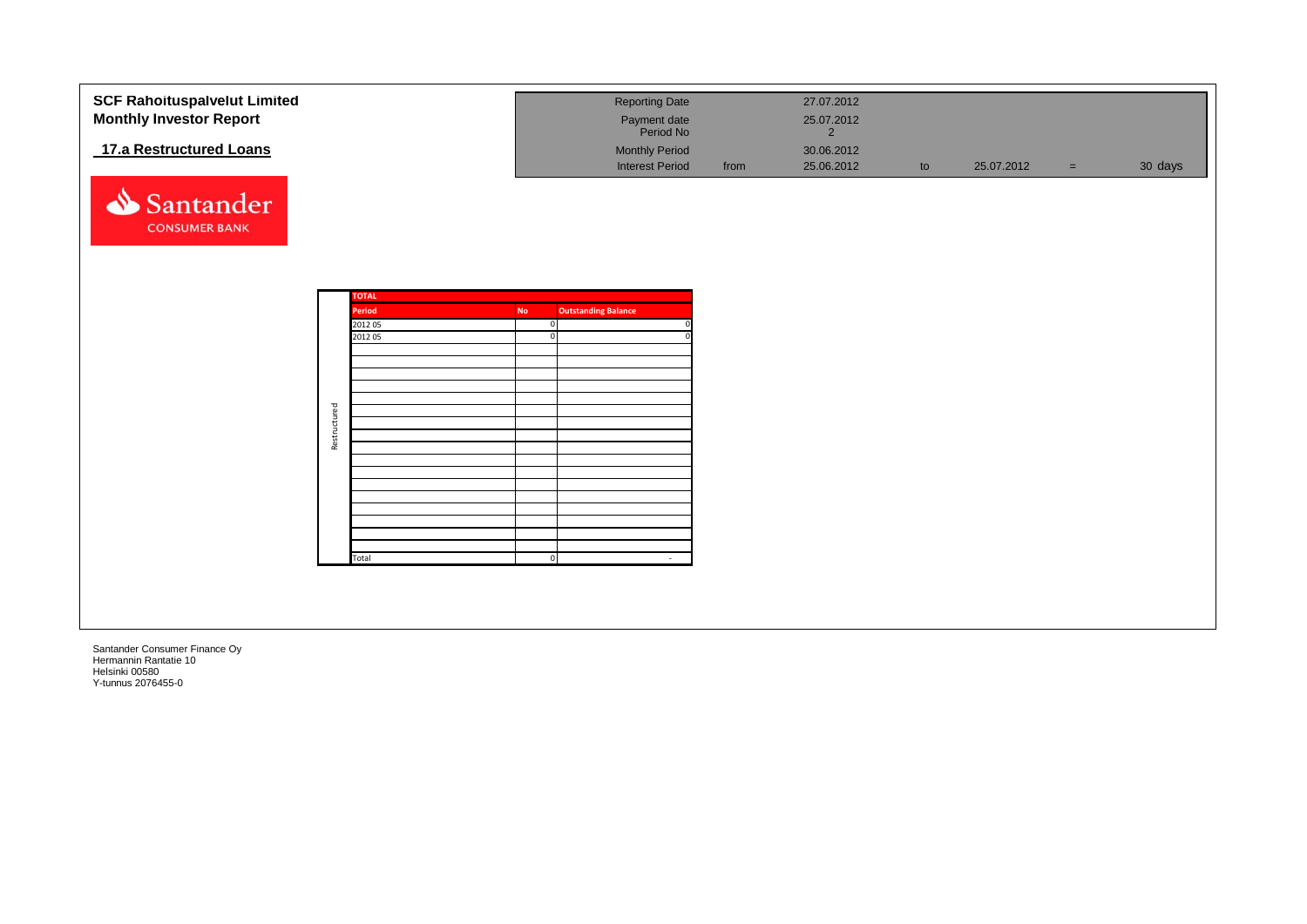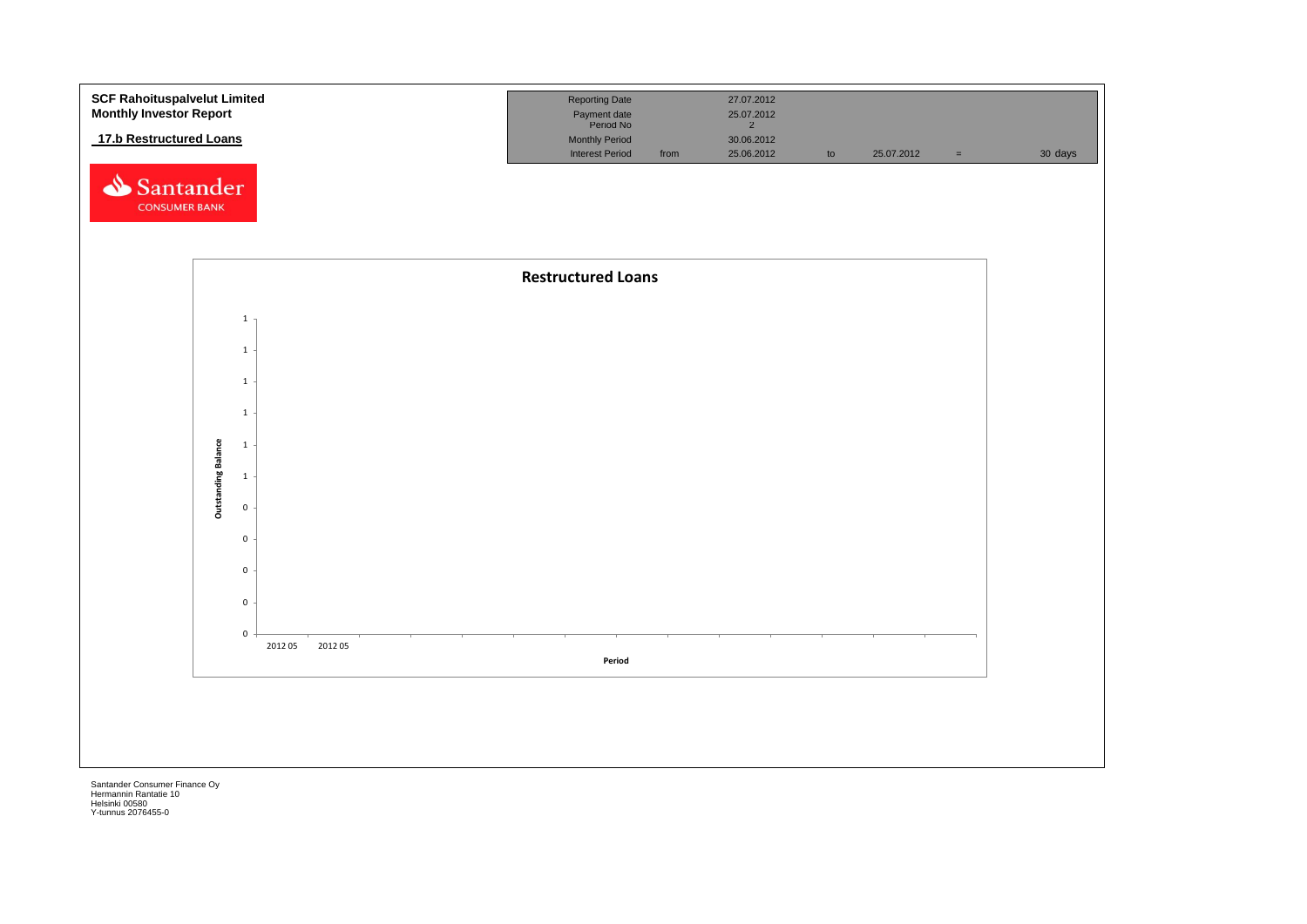| <b>SCF Rahoituspalvelut Limited</b> | <b>Reporting Date</b>     |      | 27.07.2012 |    |            |     |         |
|-------------------------------------|---------------------------|------|------------|----|------------|-----|---------|
| <b>Monthly Investor Report</b>      | Payment date<br>Period No |      | 25.07.2012 |    |            |     |         |
| 18. Defaults, recoveries and loss   | <b>Monthly Period</b>     |      | 30.06.2012 |    |            |     |         |
|                                     | <b>Interest Period</b>    | from | 25,06,2012 | to | 25.07.2012 | u s | 30 days |



|                        |                                 | Recovery<br>Quarter |                   | 20122                     |      |                   | 20123               |      |                       | 20124 |       |
|------------------------|---------------------------------|---------------------|-------------------|---------------------------|------|-------------------|---------------------|------|-----------------------|-------|-------|
| <b>Default Quarter</b> | <b>Default</b><br><b>Amount</b> | No Of Loans         | <b>Recoveries</b> | Cum.<br><b>Recoveries</b> | Loss | <b>Recoveries</b> | Cum.'<br>Recoveries | Loss | Recoveries Recoveries | Cum.  | Loss. |
|                        |                                 |                     |                   |                           |      |                   |                     |      |                       |       |       |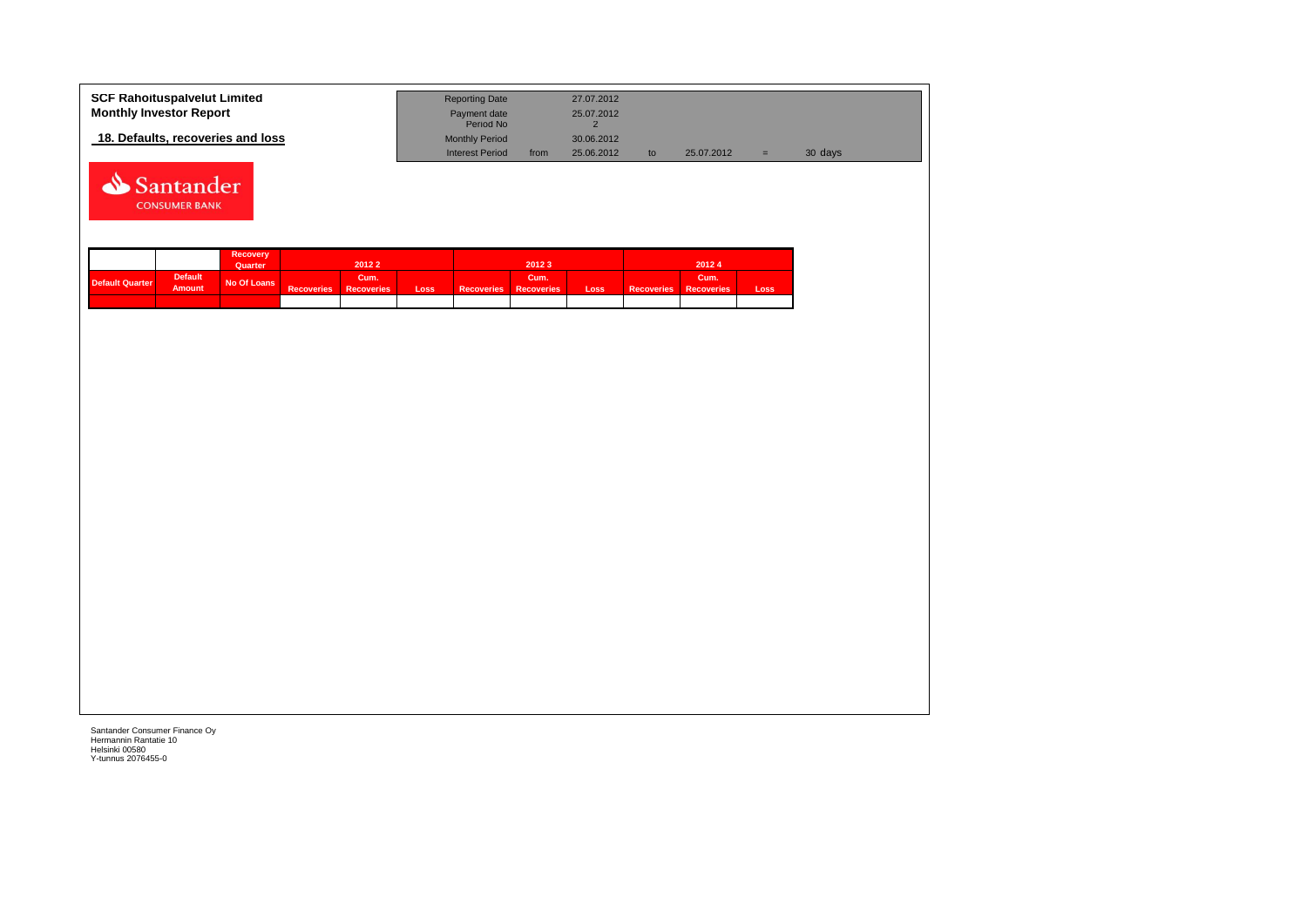| <b>SCF Rahoituspalvelut Limited</b><br><b>Monthly Investor Report</b>             |                          | <b>Reporting Date</b><br>Payment date           |      | 27.07.2012<br>25.07.2012 |    |            |     |         |
|-----------------------------------------------------------------------------------|--------------------------|-------------------------------------------------|------|--------------------------|----|------------|-----|---------|
|                                                                                   |                          | Period No                                       |      | $\overline{2}$           |    |            |     |         |
| 19. Priority of Payments                                                          |                          | <b>Monthly Period</b><br><b>Interest Period</b> | from | 30.06.2012<br>25.06.2012 | to | 25.07.2012 | $=$ | 30 days |
| Santander<br><b>CONSUMER BANK</b>                                                 |                          |                                                 |      |                          |    |            |     |         |
| <b>Purchaser Priority of Payments</b>                                             |                          |                                                 |      |                          |    |            |     |         |
| Purchaser Available Distribution Amount                                           | $^{+}$                   | 23 898 294,97 EUR                               |      |                          |    |            |     |         |
| Senior Expenses                                                                   |                          | 1 291,67 EUR                                    |      |                          |    |            |     |         |
| Servicing Fee                                                                     |                          | 230 192,73 EUR                                  |      |                          |    |            |     |         |
| Interest on Loan to Issuer                                                        | $\overline{\phantom{a}}$ | 1 927 272,57 EUR                                |      |                          |    |            |     |         |
| Principal on Loan to Issuer                                                       | ÷                        | 21 739 538,00 EUR                               |      |                          |    |            |     |         |
| Principal on Purchaser Subordinated Loan                                          |                          | <b>EUR</b><br>$\sim$                            |      |                          |    |            |     |         |
| <b>Issuer Priority of Payments</b><br><b>Issuer Available Distribution Amount</b> | $\ddot{}$                | 30 880 352,89 EUR                               |      |                          |    |            |     |         |
| Senior Expenses                                                                   |                          | 1 083,34 EUR                                    |      |                          |    |            |     |         |
| Net Swap Payments                                                                 |                          | <b>EUR</b><br>$\sim$                            |      |                          |    |            |     |         |
| Interest Notes Class A                                                            |                          | 422 555,00 EUR                                  |      |                          |    |            |     |         |
| Payments to Liquidity Provider                                                    |                          | <b>EUR</b><br>$\sim$                            |      |                          |    |            |     |         |
| Principal Payments on Class A                                                     |                          | 21 739 538,00 EUR                               |      |                          |    |            |     |         |
| Interest Notes Class B                                                            |                          | 97 809,00 EUR                                   |      |                          |    |            |     |         |
| Principal Payments Class B                                                        |                          | <b>EUR</b><br>$\sim$                            |      |                          |    |            |     |         |
| Payments to Reserve Fund                                                          |                          | 7 229 385,00 EUR                                |      |                          |    |            |     |         |
| Interest Issuer Subordinated Loan                                                 |                          | 20 350,72 EUR                                   |      |                          |    |            |     |         |
| Principal Issuer Subordinated Loan                                                | $\overline{\phantom{a}}$ | <b>EUR</b><br>$\sim$                            |      |                          |    |            |     |         |
| <b>Termination Payment Swap Counterparty</b>                                      |                          | <b>EUR</b>                                      |      |                          |    |            |     |         |
| Payment to Purchaser                                                              |                          | 1 369 631,84 EUR                                |      |                          |    |            |     |         |
|                                                                                   |                          |                                                 |      |                          |    |            |     |         |
| <b>Purchaser Priority of Payments: Second Pass</b>                                |                          |                                                 |      |                          |    |            |     |         |
| Available Distribution Amount                                                     | $\ddot{}$                | 1 369 631,84 EUR                                |      |                          |    |            |     |         |
| Servicer Advance Fund Replenishment                                               |                          | <b>EUR</b><br>$\sim 100$                        |      |                          |    |            |     |         |
| Interest on Purchaser Subordinated Loan (SAF)                                     | $\overline{a}$           | 281,50 EUR                                      |      |                          |    |            |     |         |
| Principal on Purchaser Subordinated Loan (SAF)                                    |                          | <b>EUR</b><br>$\blacksquare$                    |      |                          |    |            |     |         |
| Payment of residual funds to Seller                                               | $\equiv$                 | 1 369 350,34 EUR                                |      |                          |    |            |     |         |
|                                                                                   |                          |                                                 |      |                          |    |            |     |         |
|                                                                                   |                          |                                                 |      |                          |    |            |     |         |
|                                                                                   |                          |                                                 |      |                          |    |            |     |         |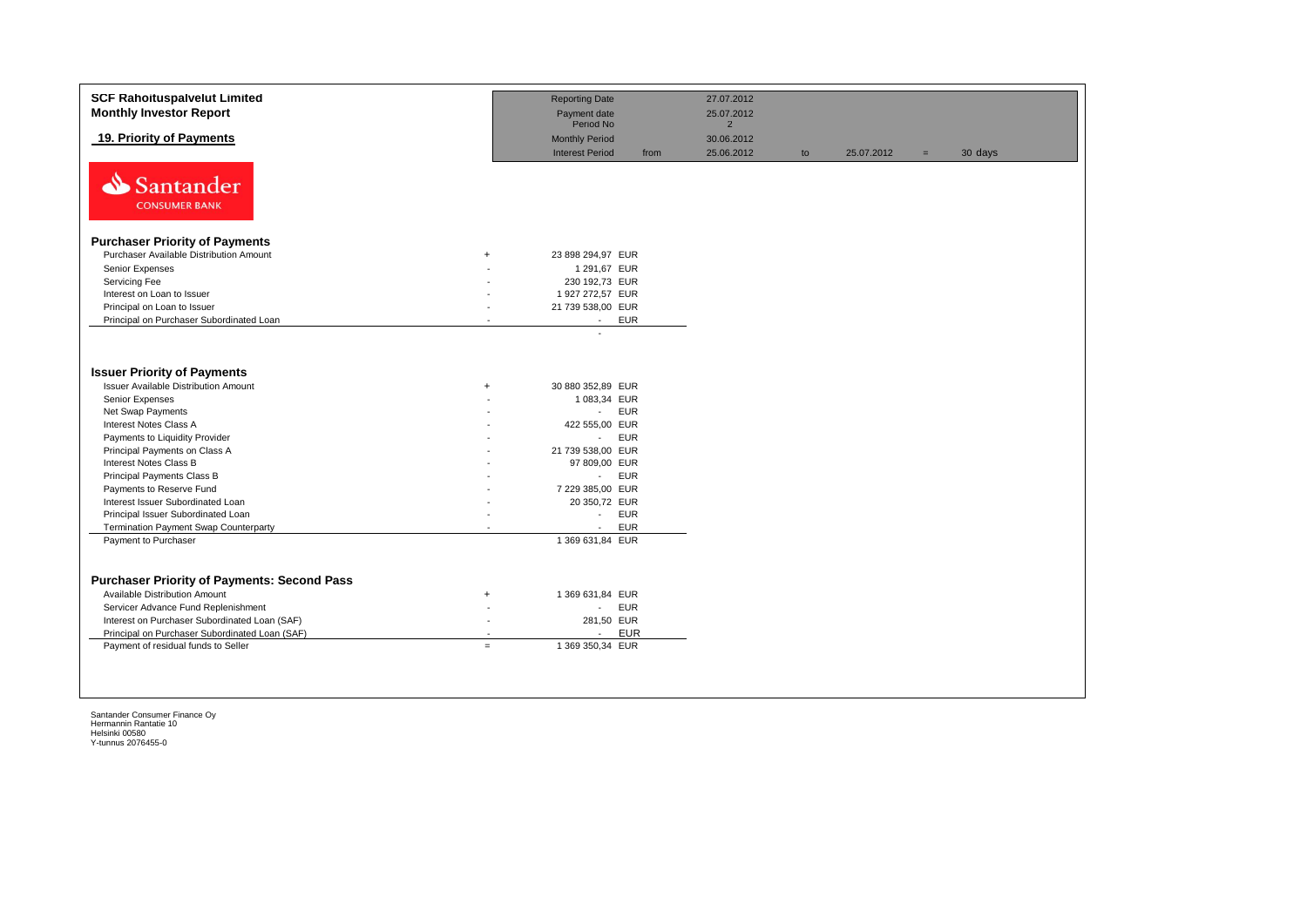| <b>SCF Rahoituspalvelut Limited</b><br><b>Monthly Investor Report</b> |                                        | <b>Reporting Date</b><br>Payment date<br>Period No | 27.07.2012<br>25.07.2012<br>$\overline{2}$ |            |                |  |
|-----------------------------------------------------------------------|----------------------------------------|----------------------------------------------------|--------------------------------------------|------------|----------------|--|
| <b>20. Transaction Costs</b>                                          |                                        | <b>Monthly Period</b>                              | 30.06.2012                                 |            |                |  |
|                                                                       |                                        | <b>Interest Period</b><br>from                     | 25.06.2012<br>to                           | 25.07.2012 | 30 days<br>$=$ |  |
| Santander<br><b>CONSUMER BANK</b>                                     |                                        |                                                    |                                            |            |                |  |
| <b>Transaction Costs</b>                                              | <b>All Notes</b>                       | Class A                                            | <b>Class B</b>                             |            |                |  |
| Senior Expenses                                                       | 1 291,67 EUR                           |                                                    |                                            |            |                |  |
| Interest accrued for the Period                                       | 520 364,00 EUR                         | 422 555,00 EUR                                     | 97 809,00 EUR                              |            |                |  |
| Cumulative Interest accrued                                           | 1737 976,00 EUR                        | 1428 625,00 EUR                                    | 309 351,00 EUR                             |            |                |  |
| <b>Interest Payments</b>                                              | 520 364,00 EUR                         | 422 555,00 EUR                                     | 97 809,00 EUR                              |            |                |  |
| <b>Cumulative Interest Payments</b>                                   | 1737 976,00 EUR                        | 1428 625,00 EUR                                    | 309 351,00 EUR                             |            |                |  |
| Interest accrued on Subordinated Loans for the Period                 | 20 632,22 EUR                          |                                                    |                                            |            |                |  |
| Cumulative Interest accrued on Subordinated Loans                     | 62 974,69 EUR                          |                                                    |                                            |            |                |  |
| Interest Payments on Subordinated Loans                               | 20 632,22 EUR                          |                                                    |                                            |            |                |  |
| Cumulative Interest Payments on Subordinated Loans                    | 62 974,69 EUR                          |                                                    |                                            |            |                |  |
| Unpaid Interest for the Period                                        | <b>EUR</b><br>$\overline{\phantom{a}}$ |                                                    |                                            |            |                |  |
| <b>Cumulative Unpaid Interest</b>                                     | <b>EUR</b><br>$\overline{\phantom{a}}$ |                                                    |                                            |            |                |  |
|                                                                       |                                        |                                                    |                                            |            |                |  |
|                                                                       |                                        |                                                    |                                            |            |                |  |
|                                                                       |                                        |                                                    |                                            |            |                |  |
|                                                                       |                                        |                                                    |                                            |            |                |  |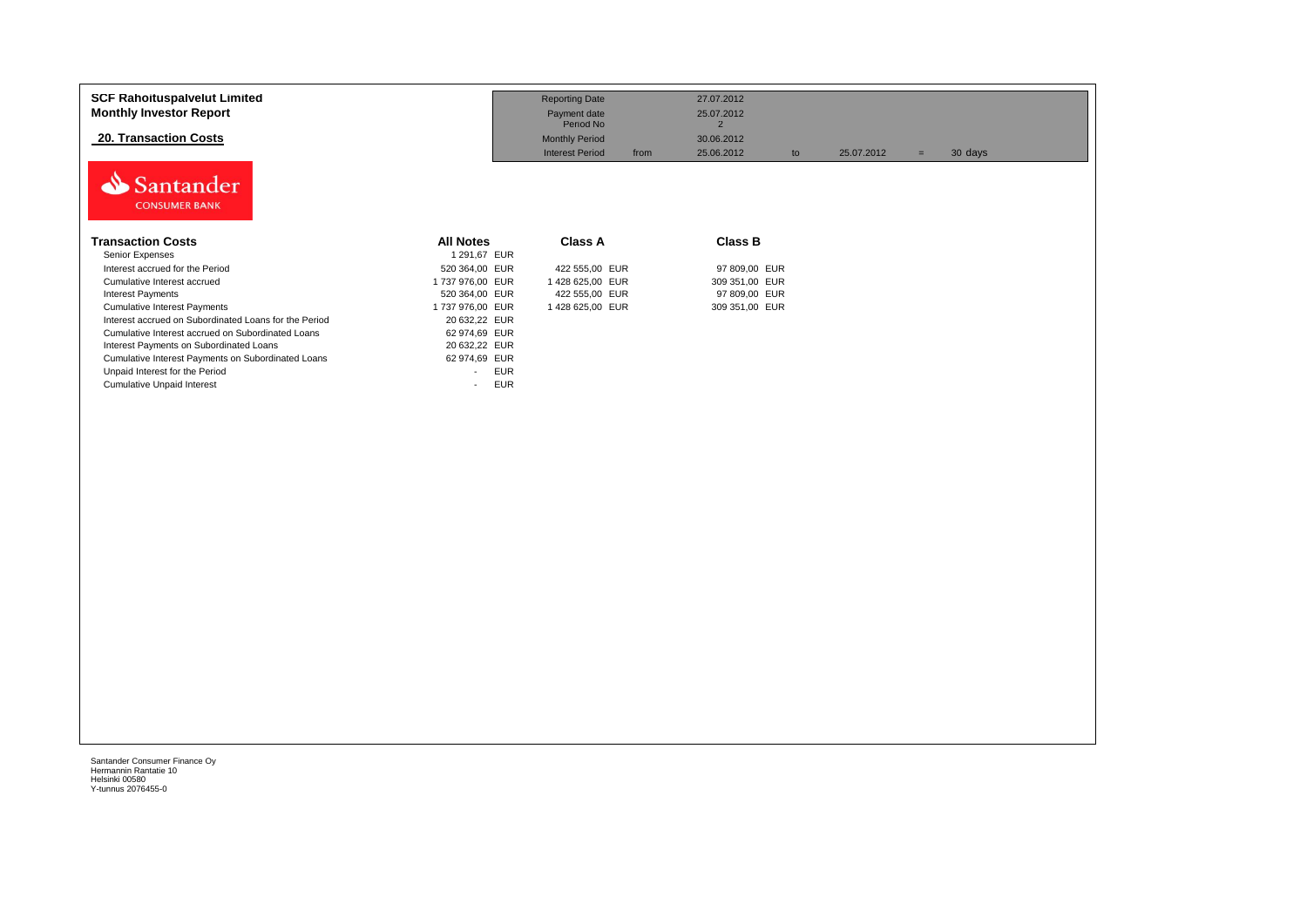| <b>SCF Rahoituspalvelut Limited</b>     |                                   | <b>Reporting Date</b>     |      | 27.07.2012     |    |            |     |         |
|-----------------------------------------|-----------------------------------|---------------------------|------|----------------|----|------------|-----|---------|
| <b>Monthly Investor Report</b>          |                                   | Payment date<br>Period No |      | 25.07.2012     |    |            |     |         |
|                                         |                                   |                           |      | $\overline{2}$ |    |            |     |         |
| 21. Swap Counterparty Data              |                                   | <b>Monthly Period</b>     |      | 30.06.2012     |    |            |     |         |
|                                         |                                   | <b>Interest Period</b>    | from | 25.06.2012     | to | 25.07.2012 | $=$ | 30 days |
| Santander                               |                                   |                           |      |                |    |            |     |         |
| <b>CONSUMER BANK</b>                    |                                   |                           |      |                |    |            |     |         |
|                                         |                                   |                           |      |                |    |            |     |         |
| <b>Swap Counterparty Data</b>           |                                   |                           |      |                |    |            |     |         |
| Swap Counterparty Provider              | Banco Santander SA                |                           |      |                |    |            |     |         |
| Swap Rating Trigger Breach              | yes                               |                           |      |                |    |            |     |         |
| <b>Swap Data</b>                        |                                   |                           |      |                |    |            |     |         |
| Swap Type                               | Fixed Floating Interest Rate Swap |                           |      |                |    |            |     |         |
| Swap Average Performing Balance         | 435 841 245,37 EUR                |                           |      |                |    |            |     |         |
| 1M Euribor (Notes, Swap)                | 0,3780 %                          |                           |      |                |    |            |     |         |
| Gross Amount Due to Swap Counterparty   | 1 928 564,24 EUR                  |                           |      |                |    |            |     |         |
| Gross Amount Due from Swap Counterparty | 1 625 615,99 EUR                  |                           |      |                |    |            |     |         |
| Net Amount Due to Swap Counterparty     | 302 948,25 EUR                    |                           |      |                |    |            |     |         |
|                                         |                                   |                           |      |                |    |            |     |         |
|                                         |                                   |                           |      |                |    |            |     |         |
|                                         |                                   |                           |      |                |    |            |     |         |
|                                         |                                   |                           |      |                |    |            |     |         |
|                                         |                                   |                           |      |                |    |            |     |         |
|                                         |                                   |                           |      |                |    |            |     |         |
|                                         |                                   |                           |      |                |    |            |     |         |
|                                         |                                   |                           |      |                |    |            |     |         |
|                                         |                                   |                           |      |                |    |            |     |         |
|                                         |                                   |                           |      |                |    |            |     |         |
|                                         |                                   |                           |      |                |    |            |     |         |
|                                         |                                   |                           |      |                |    |            |     |         |
|                                         |                                   |                           |      |                |    |            |     |         |
|                                         |                                   |                           |      |                |    |            |     |         |
|                                         |                                   |                           |      |                |    |            |     |         |
|                                         |                                   |                           |      |                |    |            |     |         |